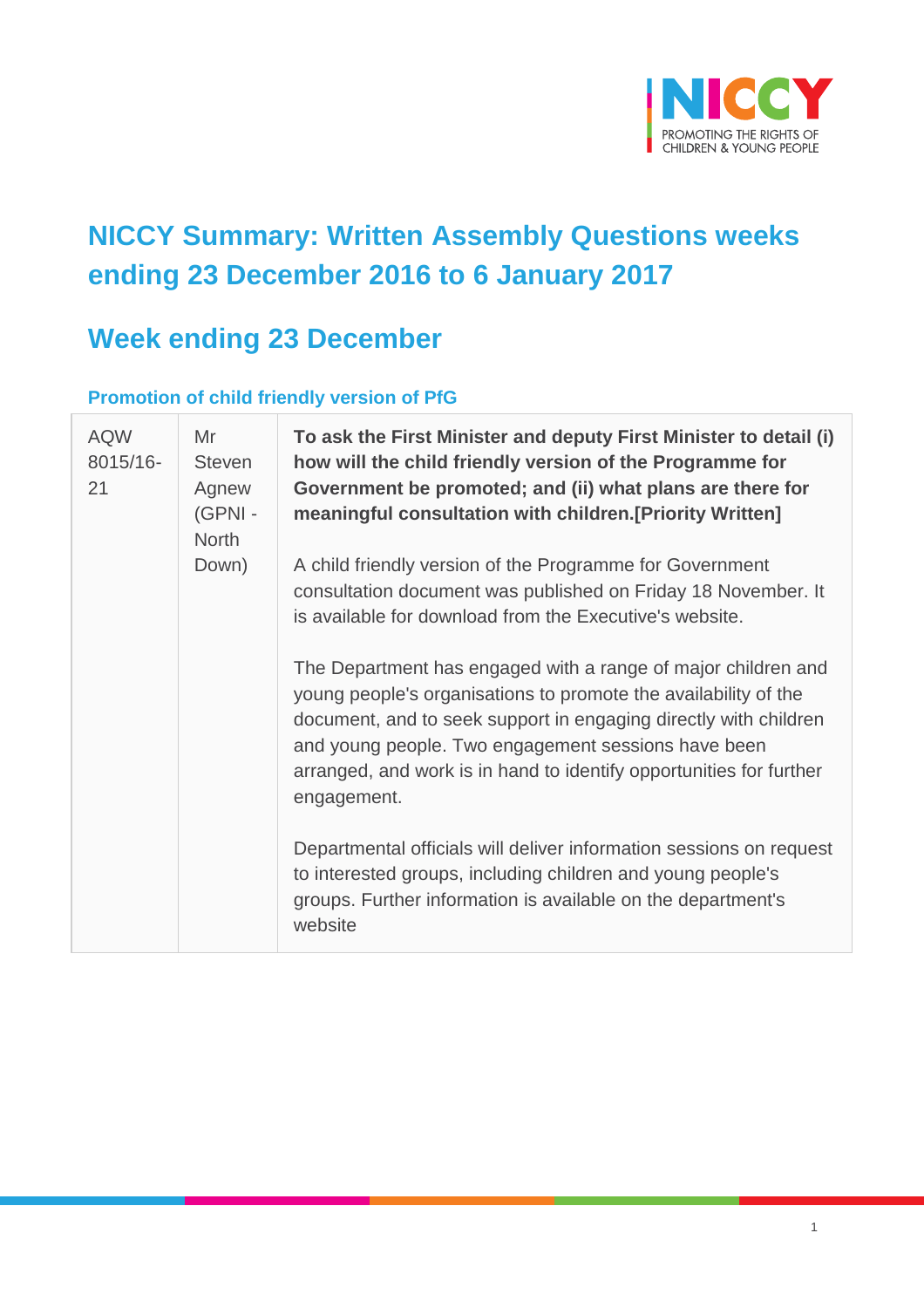

# **Child friendly version of PfG**

| <b>AQW</b><br>7710/16-<br>21 | Mr<br><b>Steven</b><br>Agnew<br>(GPNI -<br><b>North</b><br>Down) | To ask the First Minister and deputy First Minister pursuant<br>to AQW 3975/11-16, to detail (i) why was a child friendly<br>version of the Programme for Government (PfG) not<br>published along with the most recent draft of the PfG; (ii)<br>when will a child friendly version of the PfG be published;<br>and (iii) why children are given less time to consider and<br>respond to the PfG consultation. [Priority Written]                                                                             |
|------------------------------|------------------------------------------------------------------|---------------------------------------------------------------------------------------------------------------------------------------------------------------------------------------------------------------------------------------------------------------------------------------------------------------------------------------------------------------------------------------------------------------------------------------------------------------------------------------------------------------|
|                              |                                                                  | A child friendly version of the Programme for Government<br>consultation document was published on Friday 18 November. It<br>is available for download from the Executive's website.                                                                                                                                                                                                                                                                                                                          |
|                              |                                                                  | Development of a child friendly version necessarily follows<br>production of the main document and a certain time-lag is<br>inevitable. Publication of the Programme for Government in a<br>range of alternative formats, including the child-friendly version, is<br>intended to provide supplementary access to the consultation<br>process to facilitate wider reach. It is not a substitute nor parallel<br>process, but an addition to the Programme itself and the<br>associated consultation exercise. |
|                              |                                                                  | All consultees have been given 8 weeks, until 23 December, to<br>submit their views. As with all consultees, we encourage<br>participation of children and young people throughout the policy<br>formulation process and not just during the formal consultation<br>period.                                                                                                                                                                                                                                   |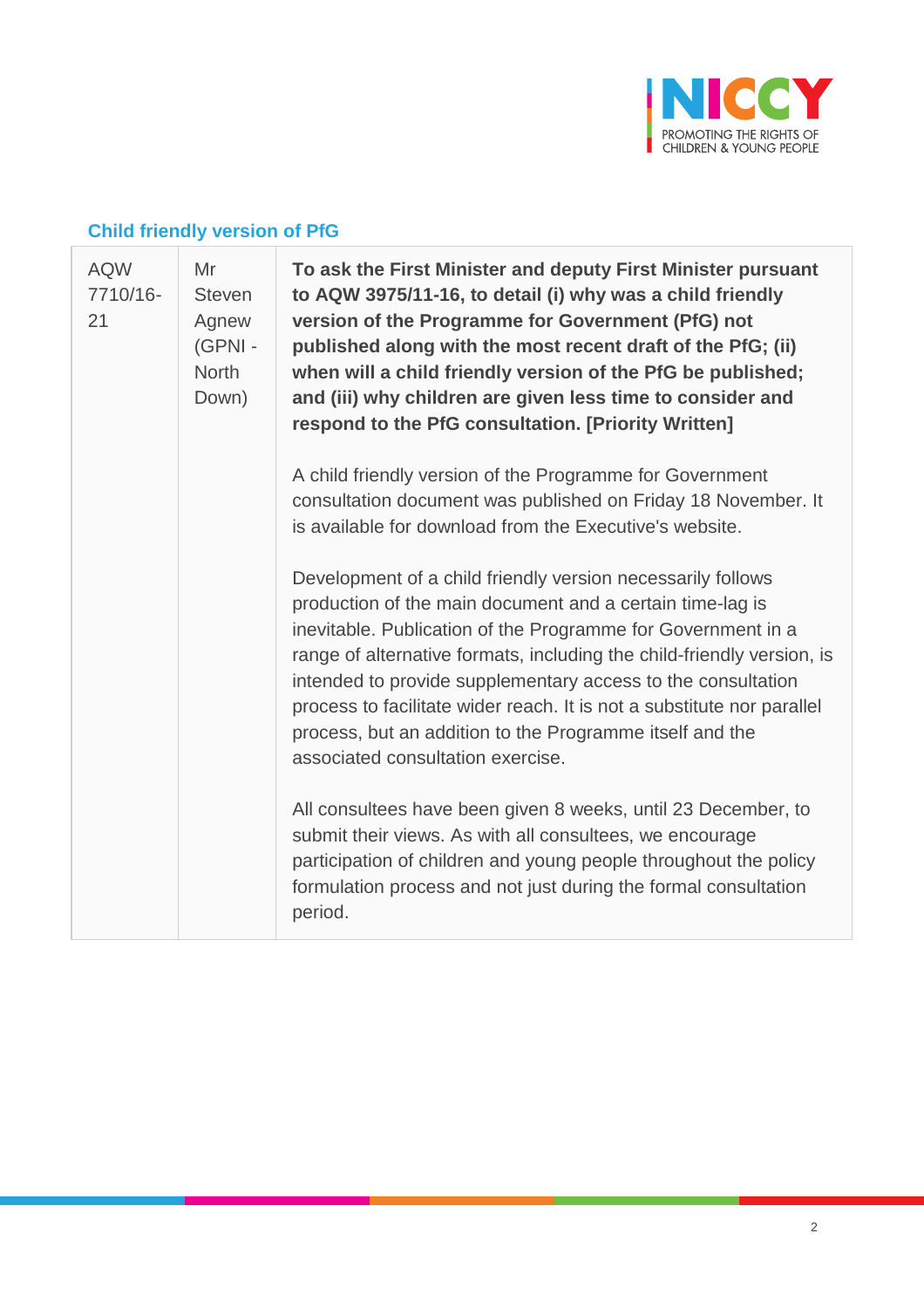

### **PfG consultation process**

| <b>AQW</b><br>7581/16-<br>21 | <b>Mrs</b><br>Sandra<br>Overend<br>(UUP -<br>Mid<br>Ulster) | To ask the First Minister and deputy First Minister to outline<br>(i) the rationale behind the process for the current<br><b>Programme for Government consultation whereby the</b><br>Delivery Plans can be altered during the time of<br>consultation; and (ii) what measures are being taken to<br>ensure that any changes made during the process to the<br>Delivery Plans are clearly marked to ensure transparency<br>and to allow respondents to fully engage with the<br>document. |
|------------------------------|-------------------------------------------------------------|-------------------------------------------------------------------------------------------------------------------------------------------------------------------------------------------------------------------------------------------------------------------------------------------------------------------------------------------------------------------------------------------------------------------------------------------------------------------------------------------|
|                              |                                                             | The consultation period on the Programme for Government runs<br>until 23 December.                                                                                                                                                                                                                                                                                                                                                                                                        |
|                              |                                                             | The Programme is supported by a set of delivery plans setting<br>out the action that will be taken by departments and others to<br>make progress towards the achievement of outcomes.                                                                                                                                                                                                                                                                                                     |
|                              |                                                             | A core principle of the Programme is that while the outcomes<br>framework provides a fixed point of reference, a strategic<br>direction, for the work of government and others, delivery plans<br>are dynamic and responsive, changing in response to changing<br>circumstances, and in light of new evidence.                                                                                                                                                                            |
|                              |                                                             | For these reasons – because plans are joint ventures between<br>government and its delivery partners, and because delivery<br>plans will never be 'final' - consultation for a fixed period on a<br>static draft of a document is not the most useful way to construct<br>the plans.                                                                                                                                                                                                      |
|                              |                                                             | Instead, owners of plans are at present engaging with interested<br>stakeholders on the development of draft plans. It is expected<br>that this process will be ongoing throughout the development<br>and implementation phases.                                                                                                                                                                                                                                                          |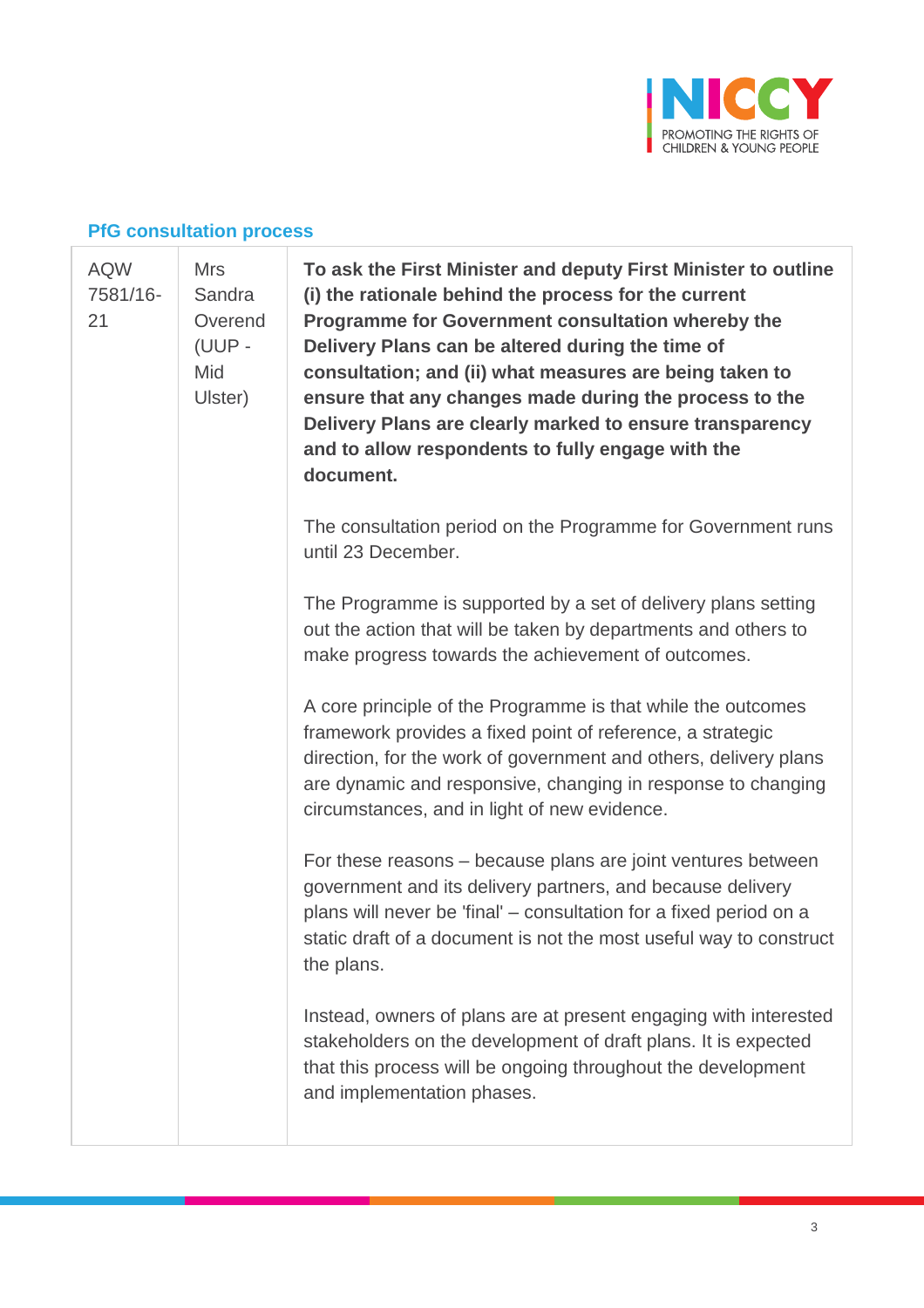

| In the interests of transparency in the process, the current draft<br>of the plan is being shared as it develops. Those with a role to<br>play in developing and implementing the plan are not being<br>asked for their views on a draft - they are invited to get involved<br>directly in its development. |
|-------------------------------------------------------------------------------------------------------------------------------------------------------------------------------------------------------------------------------------------------------------------------------------------------------------|
| For the purposes of clarity, published versions of delivery plans<br>do not show tracked changes. The Senior Responsible Officers<br>for the plans will hold information on how the plans have<br>developed and may share this as part of the engagement on<br>their further development.                   |

### **Investigating links in achievement and deprivation report**

| <b>AQW</b><br>5749/16-<br>21 | <b>Mrs</b><br>Sandra<br>Overend<br>(UUP -<br>Mid<br>Ulster) | To ask the First Minister and deputy First Minister for an<br>outline of the correspondence they have had with the<br>Department of Education in relation to the Investigating<br>Links in Achievement and Deprivation report.<br>The research forms part of a programme of independent<br>research commissioned by OFMDFM through an open call in<br>2011 to inform the policy development process. As such, the<br>views expressed are those of the authors and not OFMDFM/the<br><b>Executive Office.</b>                                                   |
|------------------------------|-------------------------------------------------------------|----------------------------------------------------------------------------------------------------------------------------------------------------------------------------------------------------------------------------------------------------------------------------------------------------------------------------------------------------------------------------------------------------------------------------------------------------------------------------------------------------------------------------------------------------------------|
|                              |                                                             | The advisory group for the project entitled 'Understanding<br>differential educational achievement within and between areas<br>of multiple deprivation in NI – a case study approach' included<br>representation from the Department of Education. The study<br>itself does not examine education directly but concentrates, by<br>way of case studies, on the social factors which may contribute<br>to differing levels of educational outcomes.<br>Any development of the research, including correspondence,<br>was undertaken through the advisory group. |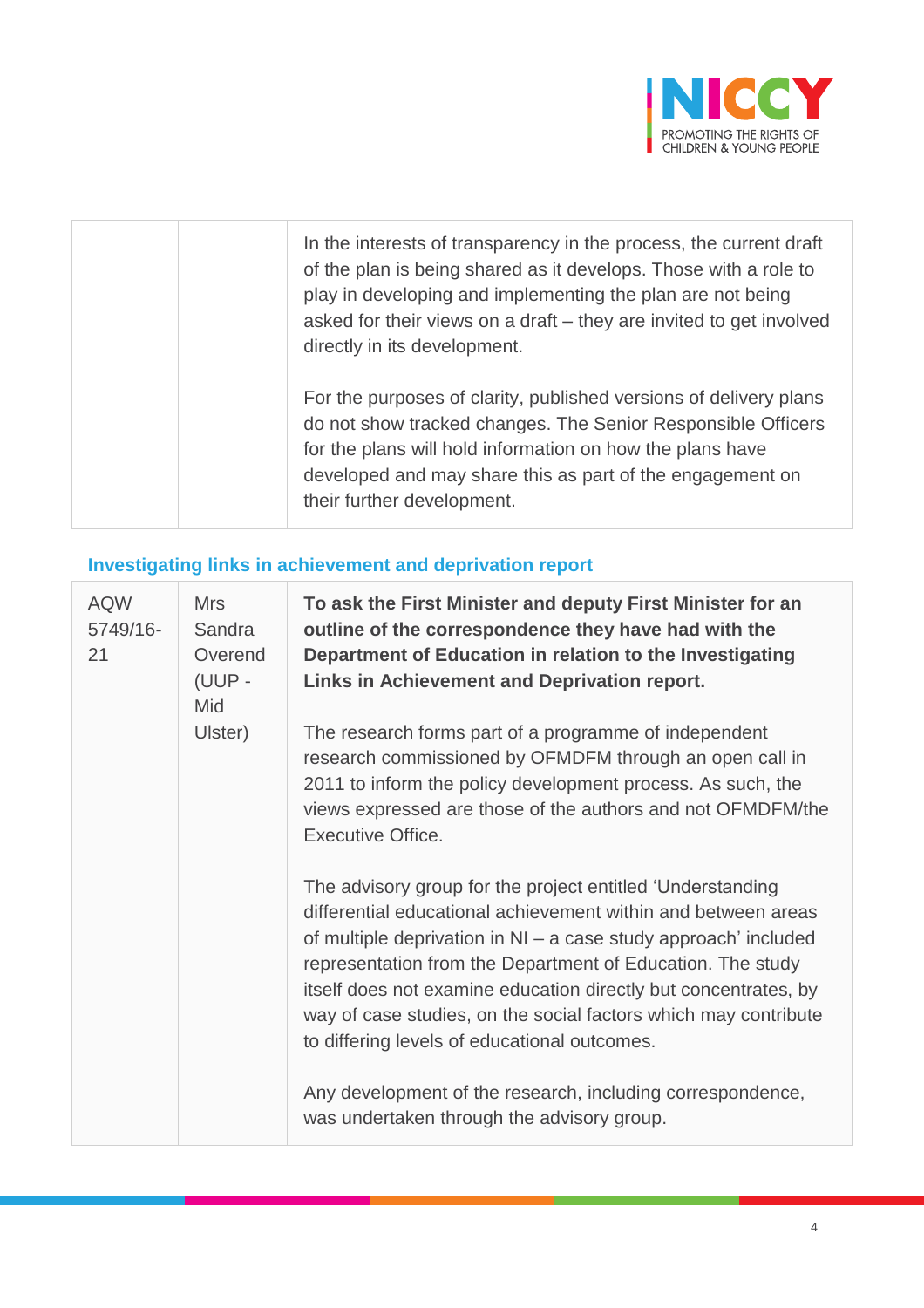

#### **Savings made from Welfare Reform to date**

| <b>AQW</b><br>8842/16-<br>21 | Mr Gerry<br>Mullan<br>(SDLP - East | To ask the Minister for Communities to detail the<br>savings made from Welfare Reform to date.                                                                                                                                                                                                                                                        |
|------------------------------|------------------------------------|-------------------------------------------------------------------------------------------------------------------------------------------------------------------------------------------------------------------------------------------------------------------------------------------------------------------------------------------------------|
|                              | Londonderry)                       | Substantial and very real progress has been made over the<br>last year on the implementation of Welfare Reform in<br>Northern Ireland. A number of changes to the welfare<br>system have recently been introduced including Personal<br>Independence Payments, the time limiting of contributory<br>Employment Support Allowance and the Benefit Cap. |
|                              |                                    | Social Security spending on Northern Ireland is funded as<br>Annually Managed Expenditure (AME) directly from HM<br>Treasury and outside of the Northern Ireland Executive<br>Block. Any savings resulting from the introduction of Welfare<br>Reform therefore accrue directly to HM Treasury.                                                       |
|                              |                                    | As changes to the welfare system have only recently been<br>introduced it is not possible to quantify savings at this time.<br>It will take a period of live running of up to 12 months before<br>an assessment could be made.                                                                                                                        |

# **Average waiting times for parents with care to receive child maintenance payments**

| <b>AQW</b><br>8806/16-<br>21 | Mr Chris<br>Lyttle<br>(APNI-<br>East<br>Belfast) | To ask the Minister for Communities to outline the current<br>average waiting time for parents with care to receive<br>payments from Child Maintenance Service following initial<br>application.                                      |
|------------------------------|--------------------------------------------------|---------------------------------------------------------------------------------------------------------------------------------------------------------------------------------------------------------------------------------------|
|                              |                                                  | CMS does not hold information on the average waiting time to<br>receive payments following initial application. However, CMS do<br>monitor the percentage of cases on which the first payment is<br>made within specified timeframes. |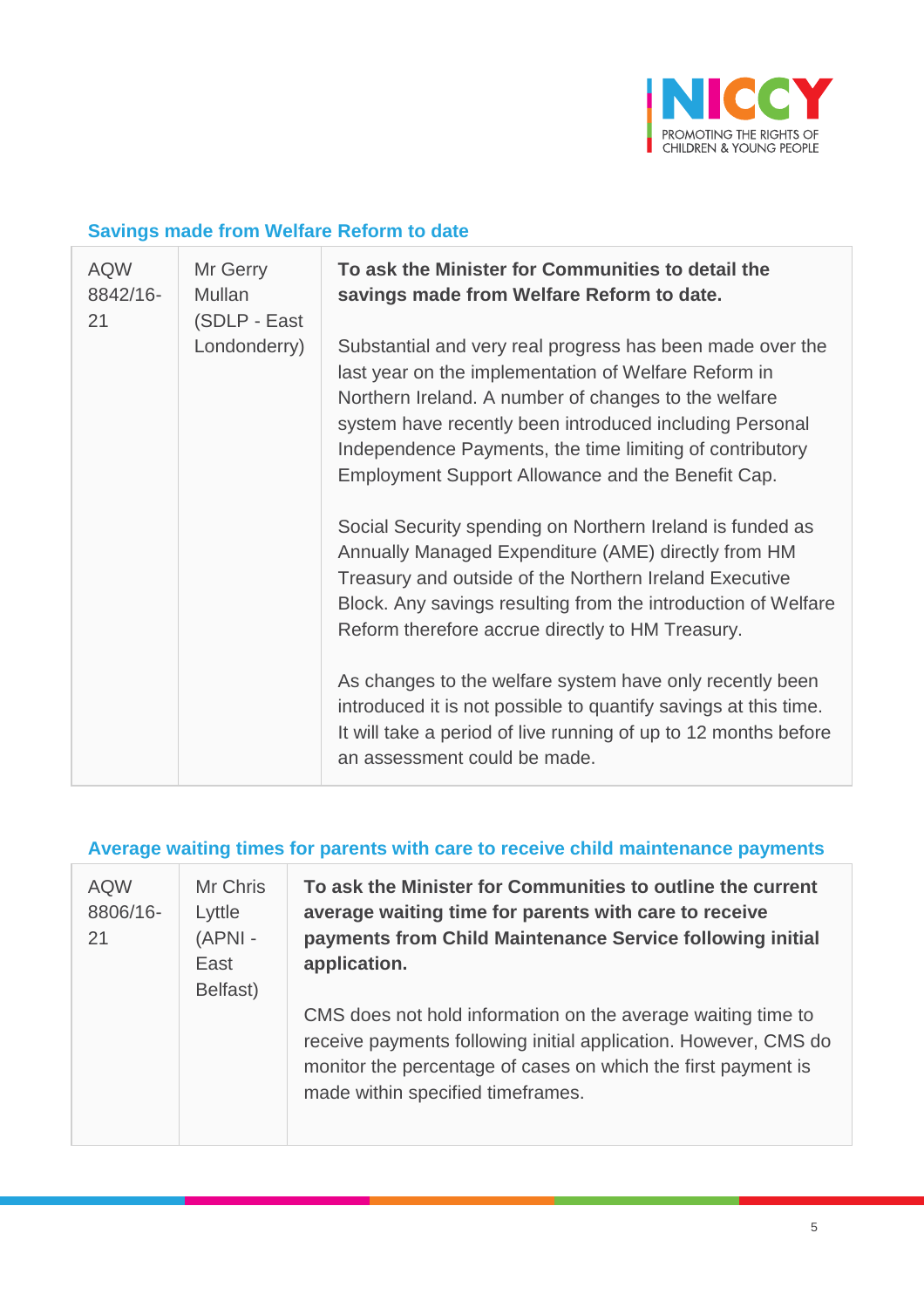

|  | Latest monthly data (July 16) shows that on cases where<br>payment should be made, 75.6% of first payments due<br>were received within 6 weeks of application, with 90.3%<br>received within 12 weeks. |
|--|--------------------------------------------------------------------------------------------------------------------------------------------------------------------------------------------------------|
|  | These statistics are still in the early stages of development and<br>assurance, and therefore may be revised in the future                                                                             |

# **Part time enforcement of 20mph speed limits at schools**

| <b>AQW</b><br>8859/16-<br>21 | Mr<br>Phillip<br>Logan<br>$(DUP -$<br><b>North</b> | To ask the Minister for Infrastructure for an update on the<br>investigation by his Department into a more cost-effective<br>method to provide part time enforceable 20mph speed limits at<br>schools.                                                                                                                                                                                                                                                                                                                                                                                                                                |
|------------------------------|----------------------------------------------------|---------------------------------------------------------------------------------------------------------------------------------------------------------------------------------------------------------------------------------------------------------------------------------------------------------------------------------------------------------------------------------------------------------------------------------------------------------------------------------------------------------------------------------------------------------------------------------------------------------------------------------------|
|                              | Antrim)                                            | My Department has a statutory duty to promote road safety and<br>within the context of the Road Safety Strategy does this by<br>supporting road safety schemes and providing road safety teaching<br>resources free to schools.                                                                                                                                                                                                                                                                                                                                                                                                       |
|                              |                                                    | Regrettably over 95% of road traffic collisions where someone dies<br>or is seriously injured are due to human error. As young children are<br>amongst the most vulnerable people using our roads, we need to<br>give them extra time, be patient but mostly we need to expect the<br>unexpected from them as they continue to develop their road safety<br>awareness and skills. Therefore, in addition to my Department's<br>portfolio of educational activities, we also help improve safety by<br>encouraging drivers to reduce their speed and reminding them of<br>school children in the area through engineering initiatives. |
|                              |                                                    | A more cost effective signing arrangement for part-time 20mph<br>speed limits, which takes the form of a permanently displayed 20<br>mph speed limit roundel with two or four flashing amber lights and a<br>plate that states 'When lights flash', is currently going through the<br>formal authorisation process. This process is expected to be                                                                                                                                                                                                                                                                                    |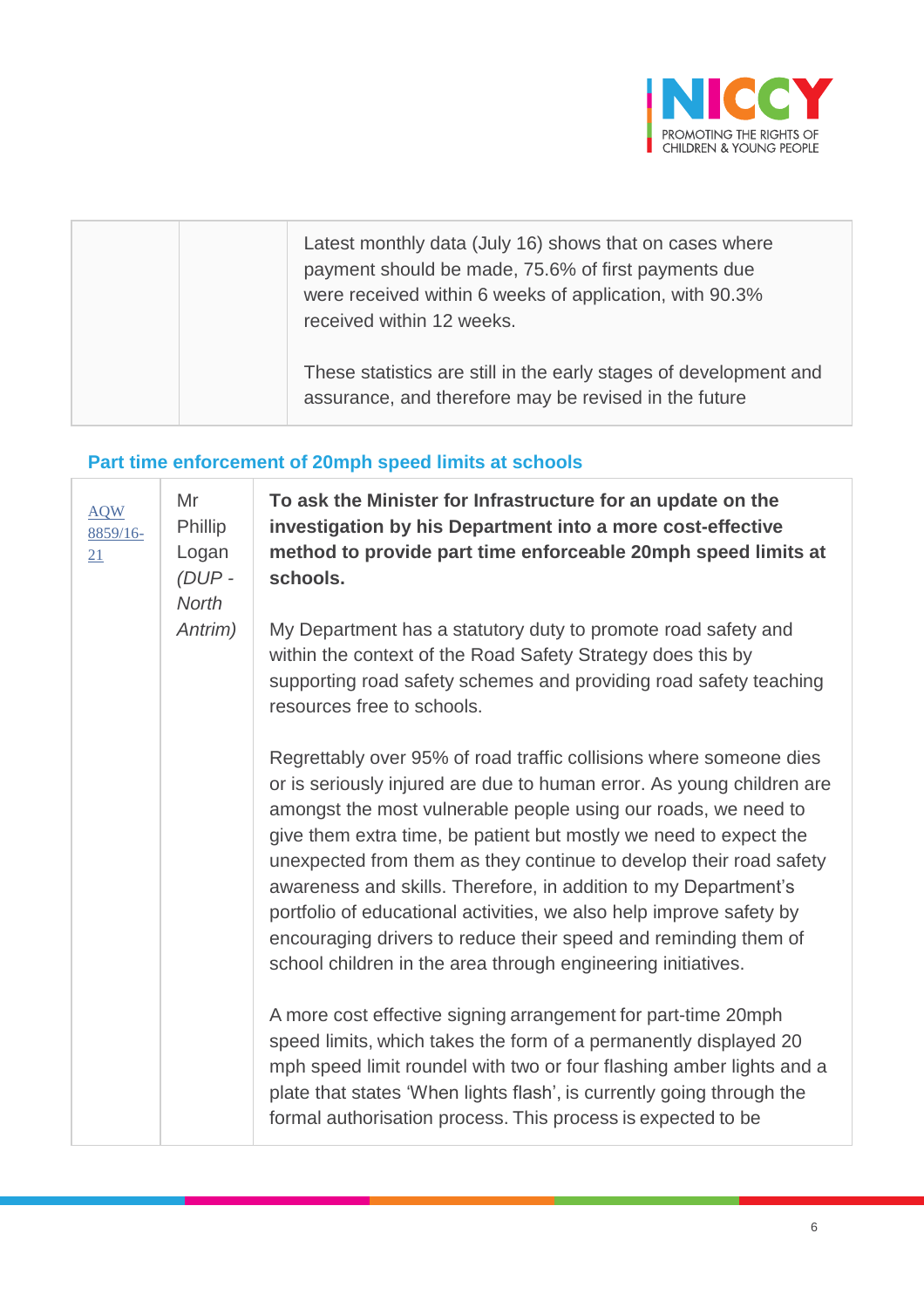

| complete by the end of January 2017.                                                                                                                                                                                                                                                                                                                                                                                                                                                                                                                                                                                                                   |
|--------------------------------------------------------------------------------------------------------------------------------------------------------------------------------------------------------------------------------------------------------------------------------------------------------------------------------------------------------------------------------------------------------------------------------------------------------------------------------------------------------------------------------------------------------------------------------------------------------------------------------------------------------|
| Further refinements to the proposed signing arrangement looking at<br>how the signs can be installed more quickly and at a lower<br>cost, including the potential to use solar power as an alternative<br>to the current mains electric powered approach, are also being<br>considered.                                                                                                                                                                                                                                                                                                                                                                |
| It is planned to test the effectiveness of the new type of part time 20<br>mph speed limit signs at up to 15 rural primary schools on roads<br>where the national speed limit applies. If the tests<br>prove successful and subject to available funding, consideration will<br>then be given to roll out of these measures at other schools.<br>I am committed to continuing to work towards reducing deaths and<br>serious injuries on our roads. I recognise the continuing challenges<br>of preventing road deaths and serious injuries and will continue to<br>ensure that my Department uses the tools at its disposal to address<br>the issues. |

# **HSE investigations at Hydebank Wood**

| <b>AQW</b><br>8384/16-<br>21 | <b>Lord Morrow</b><br>of Clogher<br>Valley<br>(DUP -<br>Fermanagh<br>and South<br>Tyrone) | To ask the Minister for the Economy to outline how<br>many occasions the Health and Safety Executive (i)<br>attended; (ii) carried out an investigation; and (iii)<br>compiled a report following an incident in Hydebank<br>Wood (a) Women's Prison; and (b) Young Offender<br>Centre, in each of the last three calendar years.<br>The Health and Safety Executive for Northern Ireland has<br>not attended, carried out an investigation or compiled a<br>report following an incident at HMP Hydebank Wood in each<br>of the last three calendar years. |
|------------------------------|-------------------------------------------------------------------------------------------|-------------------------------------------------------------------------------------------------------------------------------------------------------------------------------------------------------------------------------------------------------------------------------------------------------------------------------------------------------------------------------------------------------------------------------------------------------------------------------------------------------------------------------------------------------------|
|------------------------------|-------------------------------------------------------------------------------------------|-------------------------------------------------------------------------------------------------------------------------------------------------------------------------------------------------------------------------------------------------------------------------------------------------------------------------------------------------------------------------------------------------------------------------------------------------------------------------------------------------------------------------------------------------------------|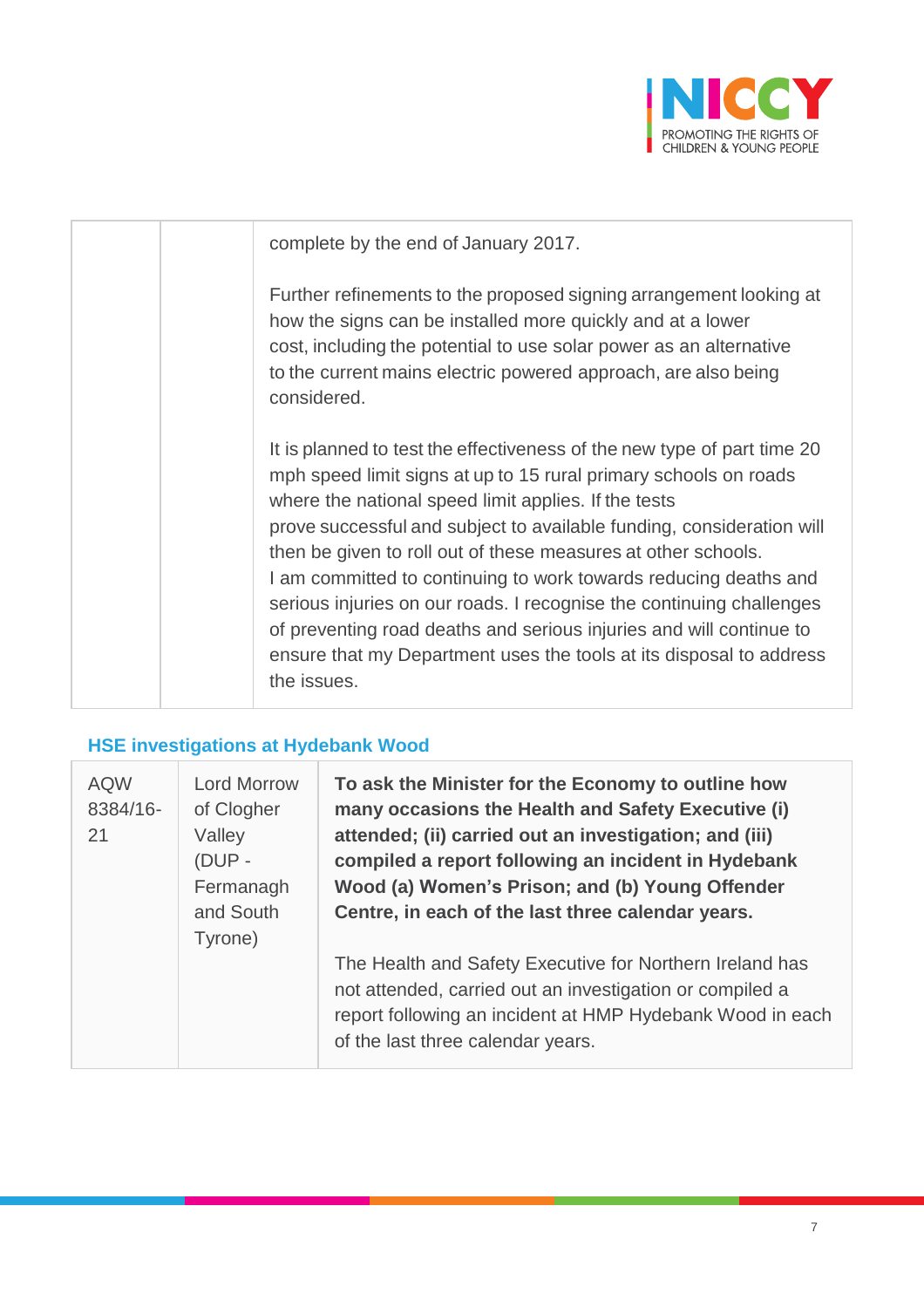

# **Apprenticeship programmes for young people**

| <b>AQW</b><br>7274/16-<br>21 | Mr<br>Gordon<br><b>Dunne</b><br>(DUP -<br>North<br>Down) | To ask the Minister for the Economy what plans are in place<br>to increase the number of apprenticeship programmes<br>available to young people.                                                                                                                                                                                                                                                                                                      |
|------------------------------|----------------------------------------------------------|-------------------------------------------------------------------------------------------------------------------------------------------------------------------------------------------------------------------------------------------------------------------------------------------------------------------------------------------------------------------------------------------------------------------------------------------------------|
|                              |                                                          | I have no plans to increase the number of apprenticeship<br>programmes available to young people.                                                                                                                                                                                                                                                                                                                                                     |
|                              |                                                          | The ApprenticeshipsNI Programme is the sole apprenticeship<br>programme funded by the Department.                                                                                                                                                                                                                                                                                                                                                     |
|                              |                                                          | ApprenticeshipsNI is an employer-led training provision, with<br>employers creating apprenticeship opportunities in line with their<br>business needs. Apprentices, in paid employment from day one,<br>follow a national training framework which leads to the attainment<br>of industry approved competence and knowledge based<br>qualifications at Level 2 or Level 3 in conjunction with Essential<br>Skills qualifications (where appropriate). |
|                              |                                                          | The numbers of young people participating in apprenticeships are<br>directly related to the number of employers creating job<br>opportunities. Currently there are 7,348 apprentices participating<br>in 83 Level 2 frameworks and 93 Level 3 frameworks under<br>the ApprenticeshipsNI Programme.                                                                                                                                                    |
|                              |                                                          | My Department is in the process of implementing major reforms of<br>Northern Ireland's professional and technical education and<br>training. An element of these reforms focuses on a new system of<br>apprenticeships, at Level 3 and above, and youth training, in the<br>form of traineeships at Level 2 which will build on the existing<br>employer-led ApprenticeshipsNI programme.                                                             |
|                              |                                                          | As part of this new system, the concept of Higher Level<br>Apprenticeships has been tested through a number of pilot<br>programmes. From 2015, my Department has supported over 600                                                                                                                                                                                                                                                                   |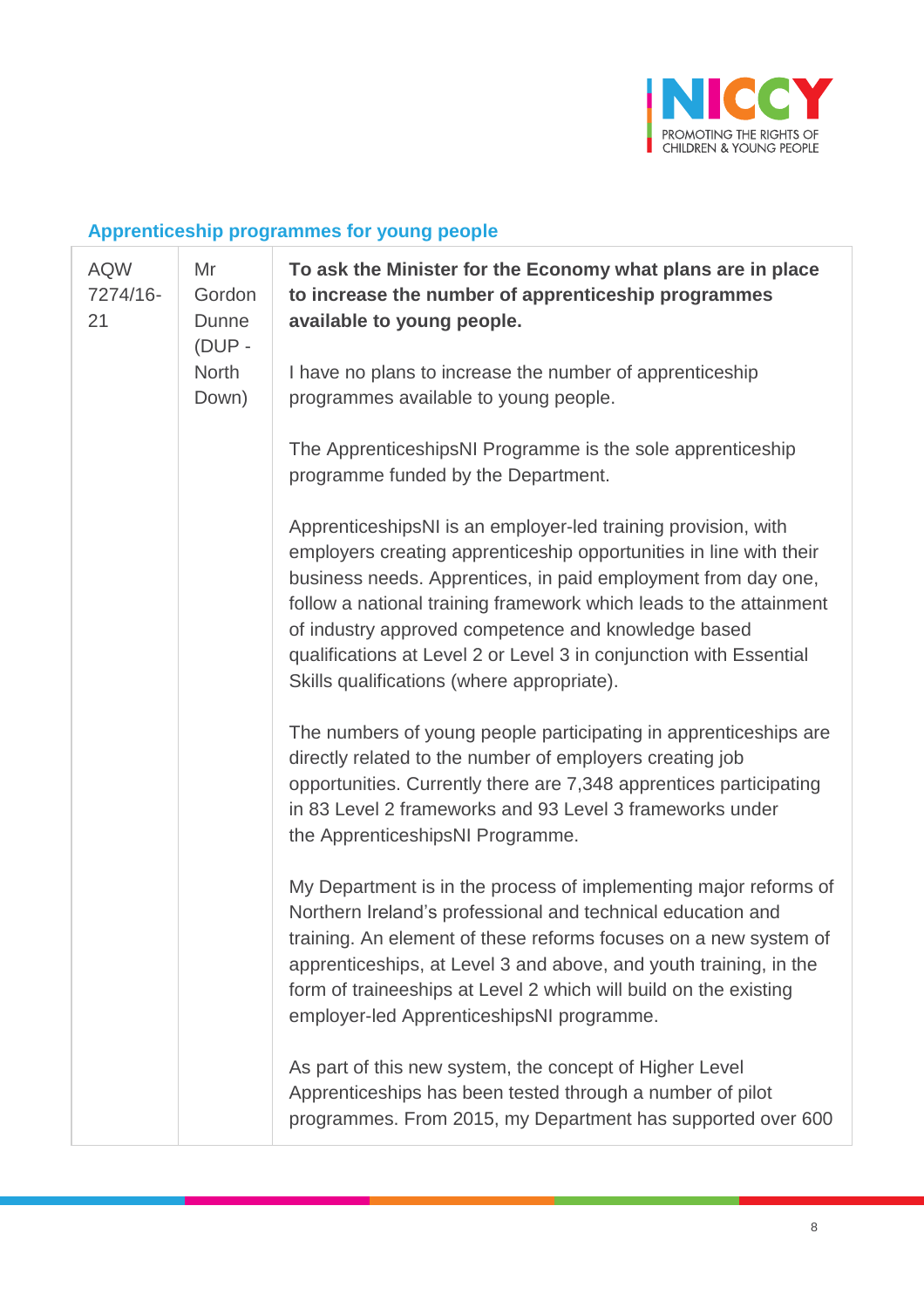

Higher Level Apprenticeships, across 40 occupational areas. This pilot programme has been expanded to include pilots in traineeships at Level 2 and apprenticeships at Level 3. My Department is continuing to work through the implementation process which will allow this new system of professional and technical training to be progressively introduced, commencing with the mainstreaming of Higher Level Apprenticeships from 2017. However, it will take time to fully deliver the reformed vision, as the new system will evolve and grow over the coming years. A range of support services, currently under development, are designed to encourage increased uptake of apprenticeships by demonstrating the benefits of apprenticeships to employers and will provide support to the apprentice, employer and training provider. The associated on-line portal will allow employers to advertise all apprenticeship opportunities and will encourage potential apprentices to consider a wide range of employment options across a range of sectors, relevant to the economy. My Department's Careers Service will work in tandem with the introduction of the online service to provide impartial advice and guidance for young people considering the youth training and apprenticeship pathway.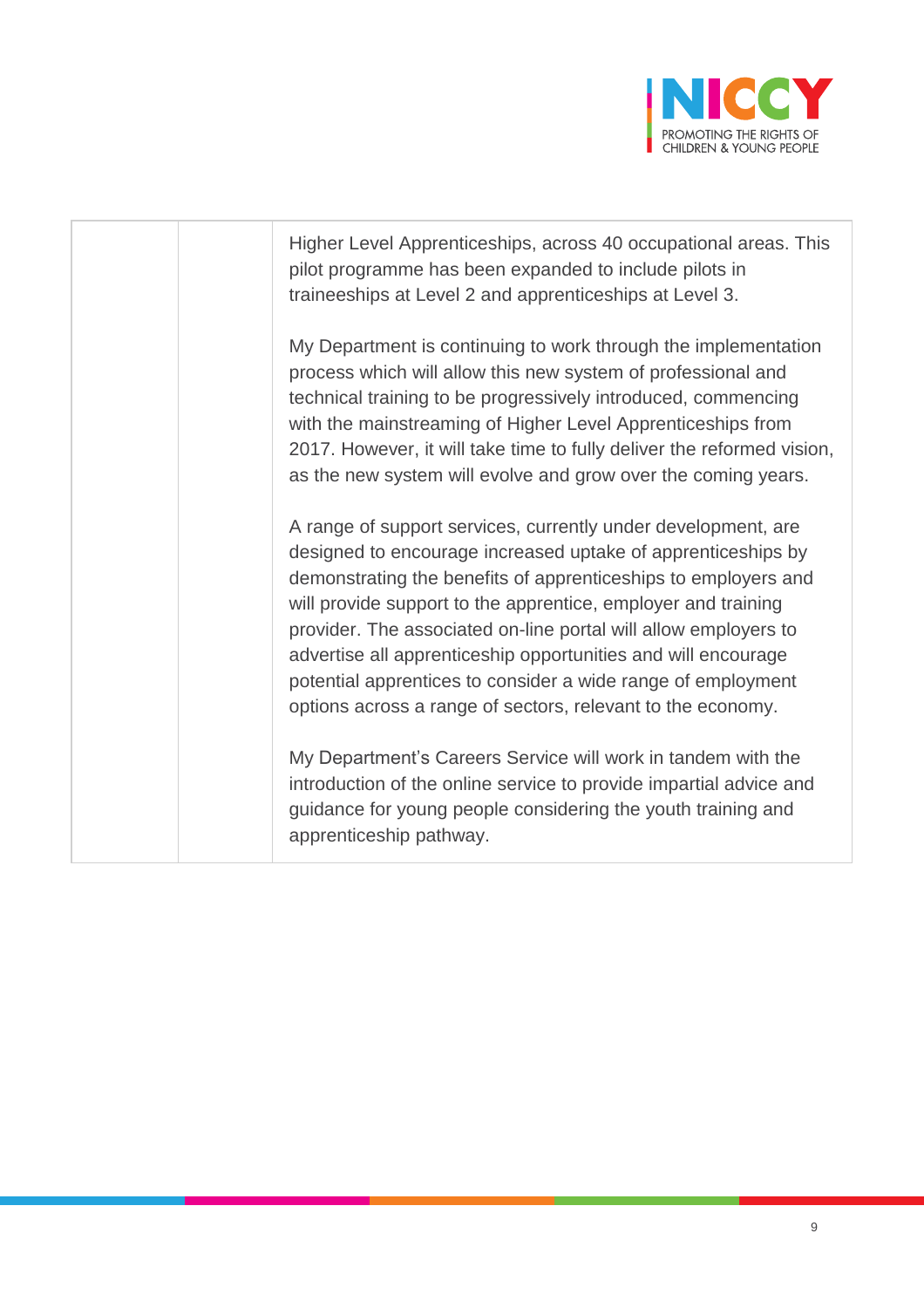

### **Early years provision for SEN placements**

| <b>AQW</b><br>$9020/16-$<br>21 | <b>Lord Morrow</b><br>of Clogher<br>Valley<br>(DUP -<br>Fermanagh<br>and South<br>Tyrone) | To ask the Minister of Education in relation to the decision<br>of the Education Authority to change Early Years<br><b>Provision for Special Educational Needs placements for</b><br>children aged three, to detail (i) what consultation was<br>conducted; (ii) the evidence and/or report of same; (iii)<br>who or which agencies and/or arm's-length bodies were<br>involved in the decision; (iv) who proposed this change;<br>(v) on what date; (vi) who made the final decision; and (vii)<br>on what body of evidence. |
|--------------------------------|-------------------------------------------------------------------------------------------|-------------------------------------------------------------------------------------------------------------------------------------------------------------------------------------------------------------------------------------------------------------------------------------------------------------------------------------------------------------------------------------------------------------------------------------------------------------------------------------------------------------------------------|
|                                |                                                                                           | The Education Authority (EA) has advised that it has not<br>changed Early Years' provision for special educational needs<br>placements for children aged three.                                                                                                                                                                                                                                                                                                                                                               |
|                                |                                                                                           | In establishing a consistent approach to the allocation of pre-<br>school places and the assessment of children, the EA has<br>confirmed that there have been some changes to<br>procedures previously operated in former Education and<br>Library Boards.                                                                                                                                                                                                                                                                    |

### **% of children studying A-Levels in non grammar schools**

| <b>AQW</b><br>$9006/16 -$<br><u>21</u> | <b>Mrs</b><br>Sandra<br>Overend<br>$(UUP -$<br>Mid<br>Ulster) | To ask the Minister of Education to detail the (i) number; and<br>(ii) percentage of children studying A-levels in (a) maintained<br>non-grammar; (b) controlled non-grammar; (c) maintained<br>integrated; and (d) Irish medium schools, in each of last five<br>years. |
|----------------------------------------|---------------------------------------------------------------|--------------------------------------------------------------------------------------------------------------------------------------------------------------------------------------------------------------------------------------------------------------------------|
|                                        |                                                               |                                                                                                                                                                                                                                                                          |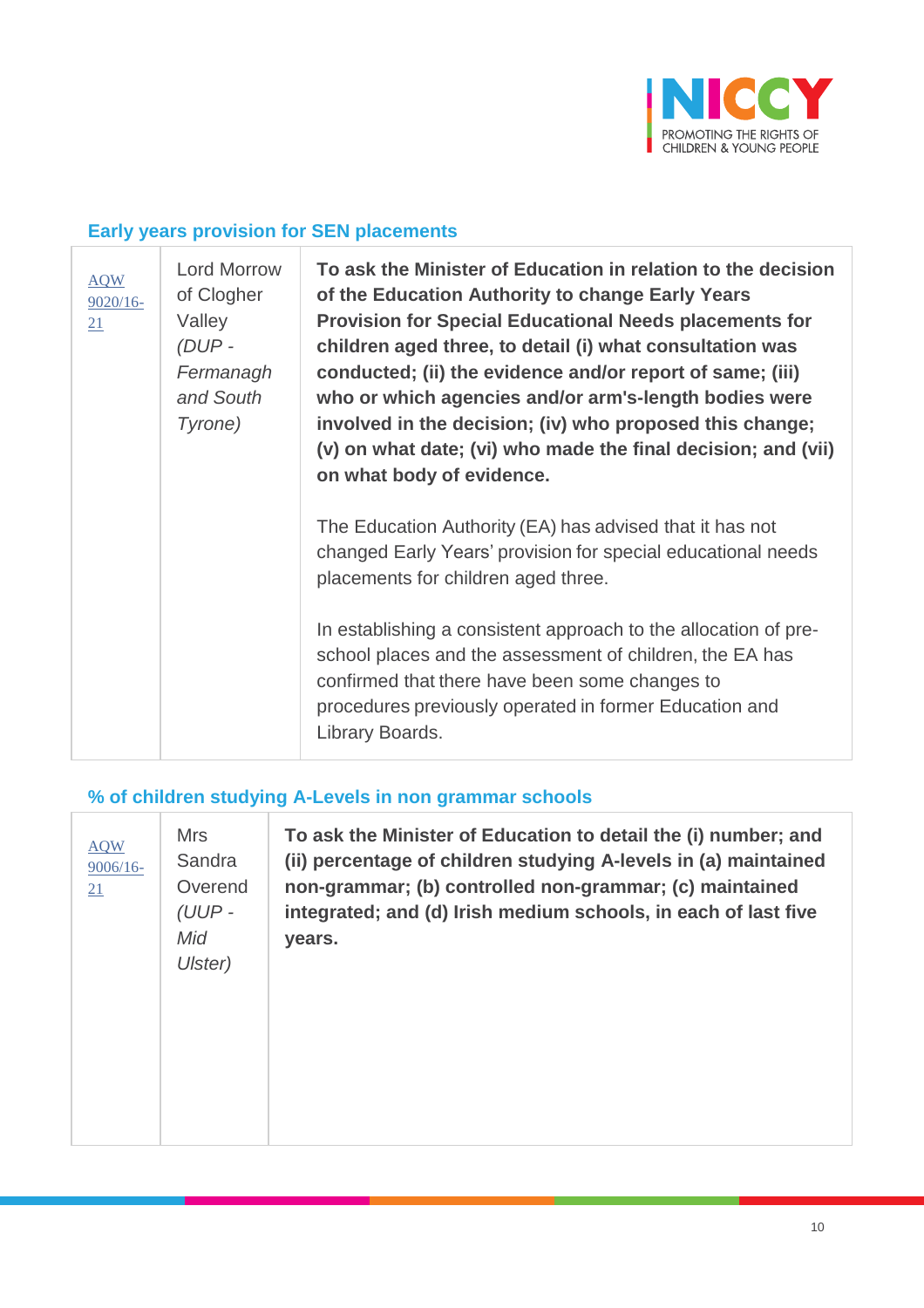

|                                                                                    | <b>Catholic Maintained non-grammar schools</b>                                |                                                                                       |
|------------------------------------------------------------------------------------|-------------------------------------------------------------------------------|---------------------------------------------------------------------------------------|
|                                                                                    | <b>Number</b><br>of pupils<br>studying<br><b>A Levels</b><br>or<br>equivalent | <b>Percentage</b><br>of all<br>pupils<br>studying A<br><b>Levels or</b><br>equivalent |
| 2012/13                                                                            | 7,081                                                                         | 17.4%                                                                                 |
| 2013/14                                                                            | 7,406                                                                         | 18.5%                                                                                 |
| 2014/15                                                                            | 7,651                                                                         | 19.4%                                                                                 |
| 2015/16                                                                            | 7,598                                                                         | 20.0%                                                                                 |
| 2016/17<br>(provisional)                                                           | 7,095                                                                         | 19.0%                                                                                 |
| Controlled non-grammar (including controlled and controlled<br>integrated schools) |                                                                               |                                                                                       |
|                                                                                    | <b>Number</b><br>of pupils<br>studying<br><b>A Levels</b><br>or<br>equivalent | <b>Percentage</b><br>of all<br>pupils<br>studying A<br>Levels or<br>equivalent        |
| 2012/13                                                                            | 3,602                                                                         | 20.9%                                                                                 |
|                                                                                    |                                                                               |                                                                                       |
| 2013/14                                                                            | 3,787                                                                         | 22.1%                                                                                 |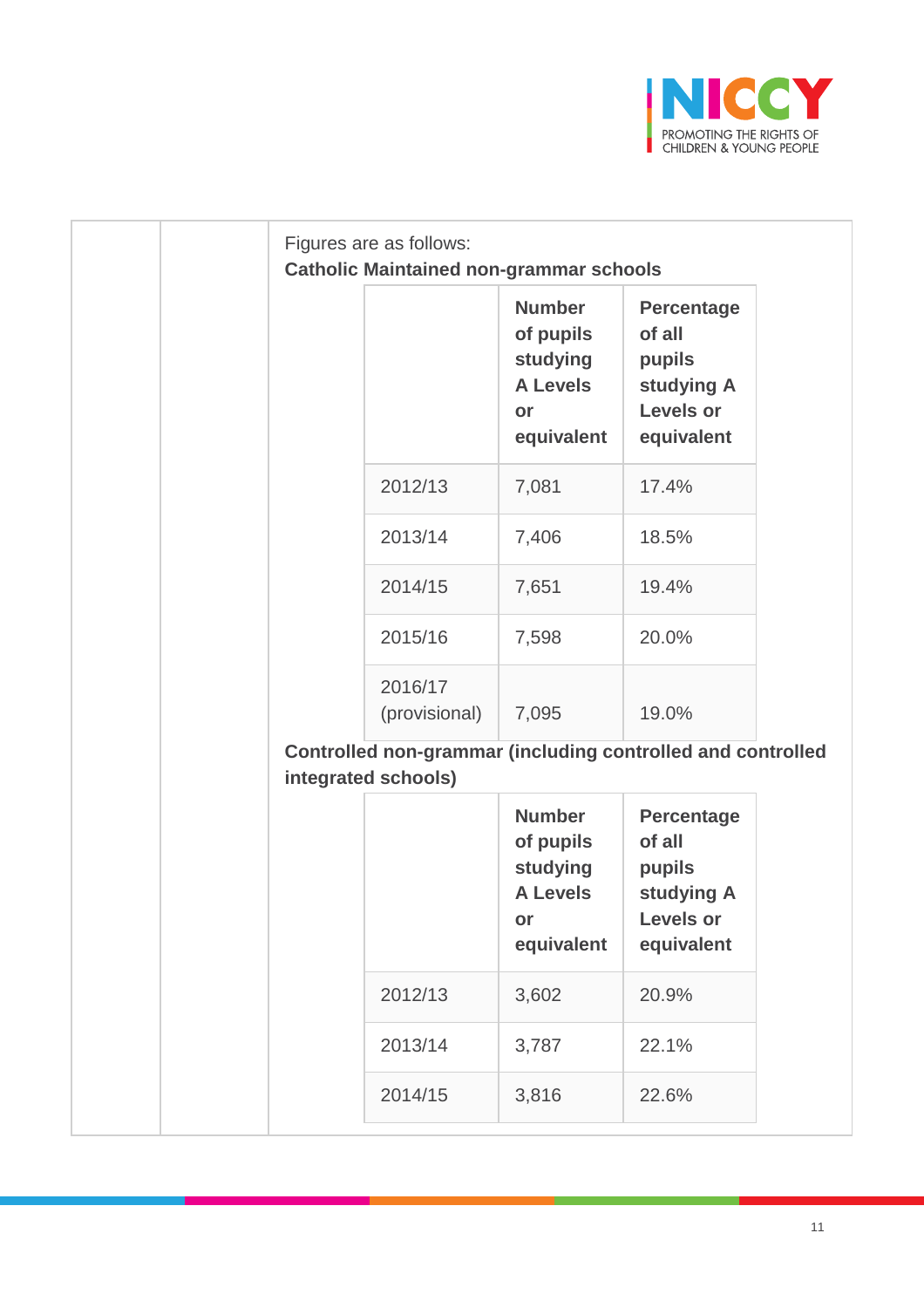

| 2015/16                                              | 3,820                                                                         | 23.1%                                                                                 |
|------------------------------------------------------|-------------------------------------------------------------------------------|---------------------------------------------------------------------------------------|
| 2016/17<br>(provisional)                             | 3,645                                                                         | 22.4%                                                                                 |
| <b>Grant maintained integrated schools</b>           |                                                                               |                                                                                       |
|                                                      | <b>Number</b><br>of pupils<br>studying<br><b>A Levels</b><br>or<br>equivalent | <b>Percentage</b><br>of all<br>pupils<br>studying A<br><b>Levels or</b><br>equivalent |
| 2012/13                                              | 1,642                                                                         | 17.3%                                                                                 |
| 2013/14                                              | 1,705                                                                         | 17.9%                                                                                 |
| 2014/15                                              | 1,728                                                                         | 18.2%                                                                                 |
| 2015/16                                              | 1,692                                                                         | 18.0%                                                                                 |
| 2016/17<br>(provisional)                             | 1,653                                                                         | 17.3%                                                                                 |
| Irish medium schools (i.e. other maintained schools) |                                                                               |                                                                                       |
|                                                      | <b>Number</b><br>of pupils<br>studying<br><b>A Levels</b><br>or<br>equivalent | <b>Percentage</b><br>of all<br>pupils<br>studying A<br><b>Levels or</b><br>equivalent |
| 2012/13                                              | 133                                                                           | 24.6%                                                                                 |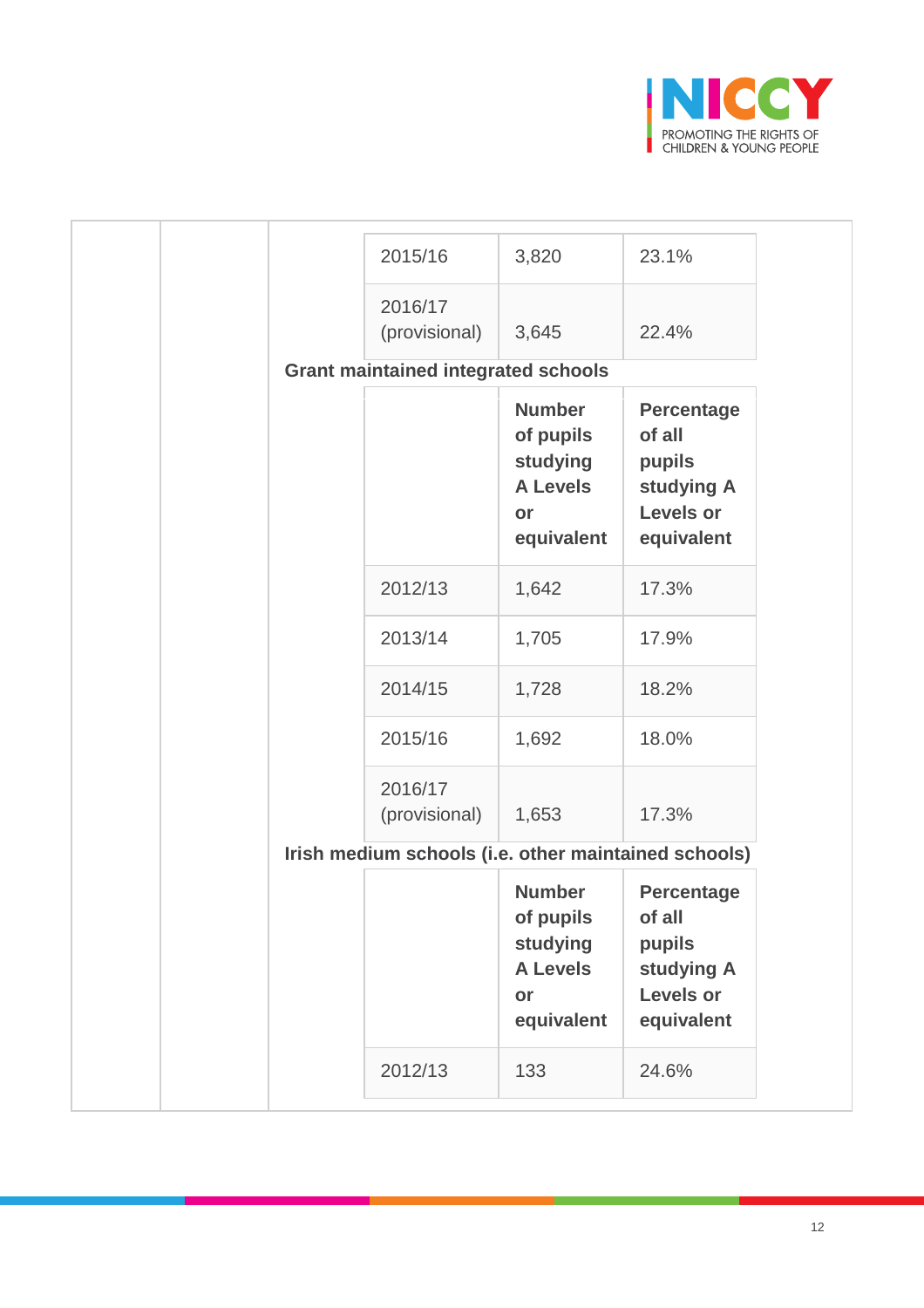

|        | 2013/14                        | 141 | 25.0%                                                                |  |
|--------|--------------------------------|-----|----------------------------------------------------------------------|--|
|        | 2014/15                        | 129 | 22.2%                                                                |  |
|        | 2015/16                        | 135 | 21.8%                                                                |  |
|        | 2016/17<br>(provisional)       | 133 | 19.2%                                                                |  |
| Notes: | Source: NI school census       |     | Figures refer to all pupils who are studying a level 3 qualification |  |
|        | i.e. an A Level or equivalent. |     |                                                                      |  |

# **Reform of the school meals system**

| <b>AQW</b><br>8898/16-<br>21 | <b>Mrs</b><br>Sandra<br>Overend | To ask the Minister of Education whether he has any plans<br>to reform the school meals system.                                                                                                                               |
|------------------------------|---------------------------------|-------------------------------------------------------------------------------------------------------------------------------------------------------------------------------------------------------------------------------|
|                              | (UUP-<br>Mid<br>Ulster)         | I do not have any current plans to revise the policy relating to<br>the provision of school meals.                                                                                                                            |
|                              |                                 | The day-to-day operation of the school meals service is a<br>matter for the Education Authority (EA) in the controlled and<br>maintained sectors and individual voluntary grammar and<br>grant-maintained integrated schools. |
|                              |                                 | The EA, voluntary grammar and grant-maintained integrated<br>schools are responsible for ensuring that the delivery of the<br>school meals service is efficient and effective.                                                |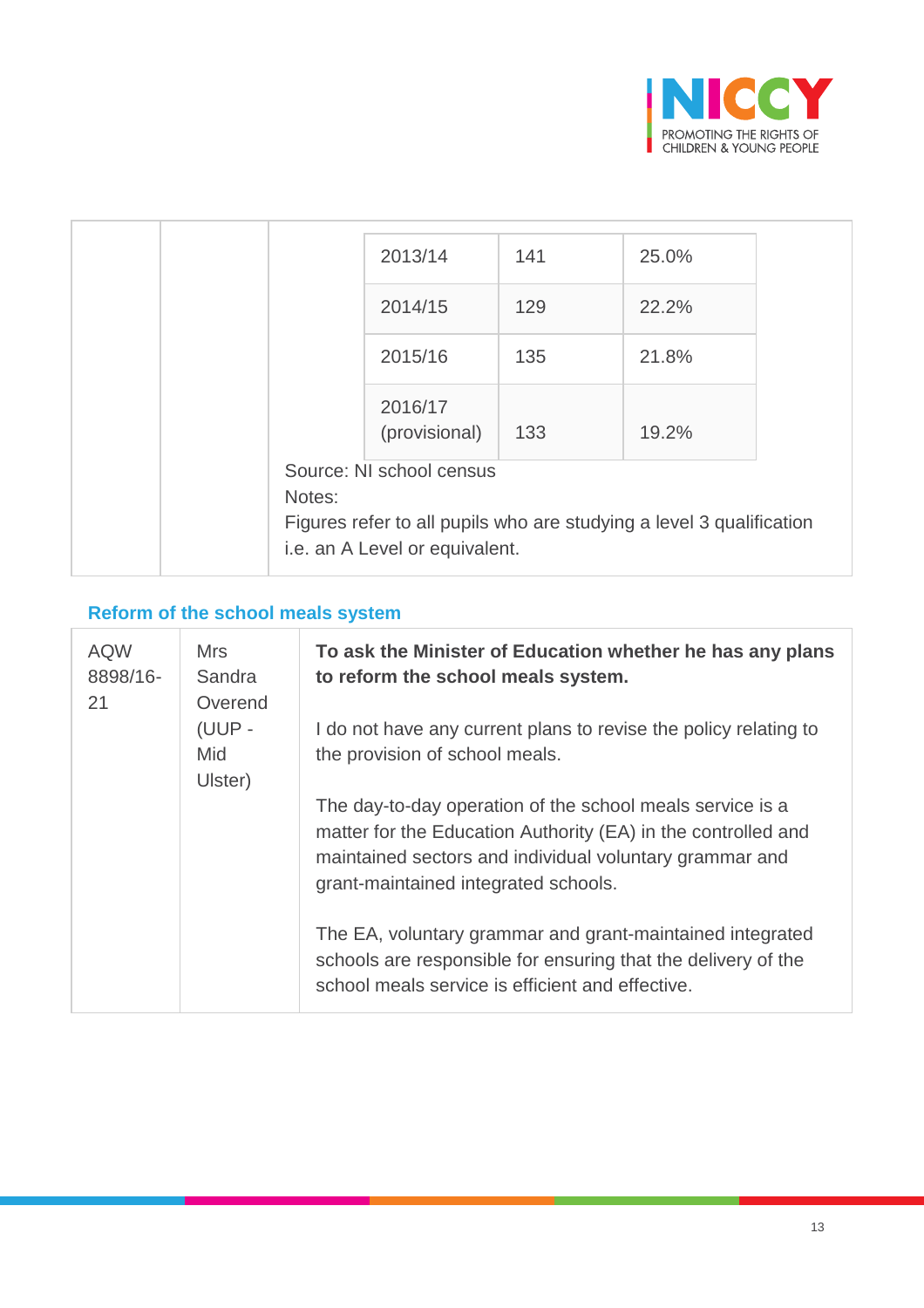

# **Funding for school delivering special needs education**

| <b>AQW</b><br><b>Mrs</b><br>8897/16-<br>21<br>Mid | Sandra<br>Overend<br>(UUP - | To ask the Minister of Education to detail (i) how schools<br>delivering special needs education are funded; and (ii)<br>whether there are any plans to reform this.                                                                                                                                                                                                                                                                                                                                                                                              |
|---------------------------------------------------|-----------------------------|-------------------------------------------------------------------------------------------------------------------------------------------------------------------------------------------------------------------------------------------------------------------------------------------------------------------------------------------------------------------------------------------------------------------------------------------------------------------------------------------------------------------------------------------------------------------|
|                                                   | Ulster)                     | Special schools are funded by the Education Authority (EA) from<br>its Block Grant allocation.                                                                                                                                                                                                                                                                                                                                                                                                                                                                    |
|                                                   |                             | In mainstream schools, the Education Authority (EA) determines<br>the level of assistance and associated equipment needs, as per<br>the Statement of Special Educational Need (SEN), in respect of<br>each individual stage five pupil. The EA also provide parents of<br>these pupils with a list of recommended school settings. Once a<br>pupil with a Statement of SEN is registered at the specific<br>school of choice, the school then applies for funding to the<br>relevant funding authority to cover the associated costs of the<br>pupil.             |
|                                                   |                             | Mainstream schools delivering special needs education are<br>responsible for meeting any additional needs of pupils within the<br>first three stages of the Code of Practice on the Identification<br>and Assessment of Special Educational Needs (SEN) from<br>within their overall delegated budget. If pupils have more<br>significant needs these can be supported by EA pupil support<br>services that are funded centrally by the EA and are provided to<br>complement the teaching and support available in school, at<br>stage 3 of the Code of Practice. |
|                                                   |                             | Some mainstream schools also provide special education to<br>children through Learning Support Centres, Autism Specific<br>Classes and other specialist provision. The cost of Learning<br>Support Centres support for children with statements is funded<br>by the Education Authority from its Block Grant allocation.<br>Additionally, the Special Units Factor, within the Common<br>Funding Scheme, is designed to support pupils in special                                                                                                                 |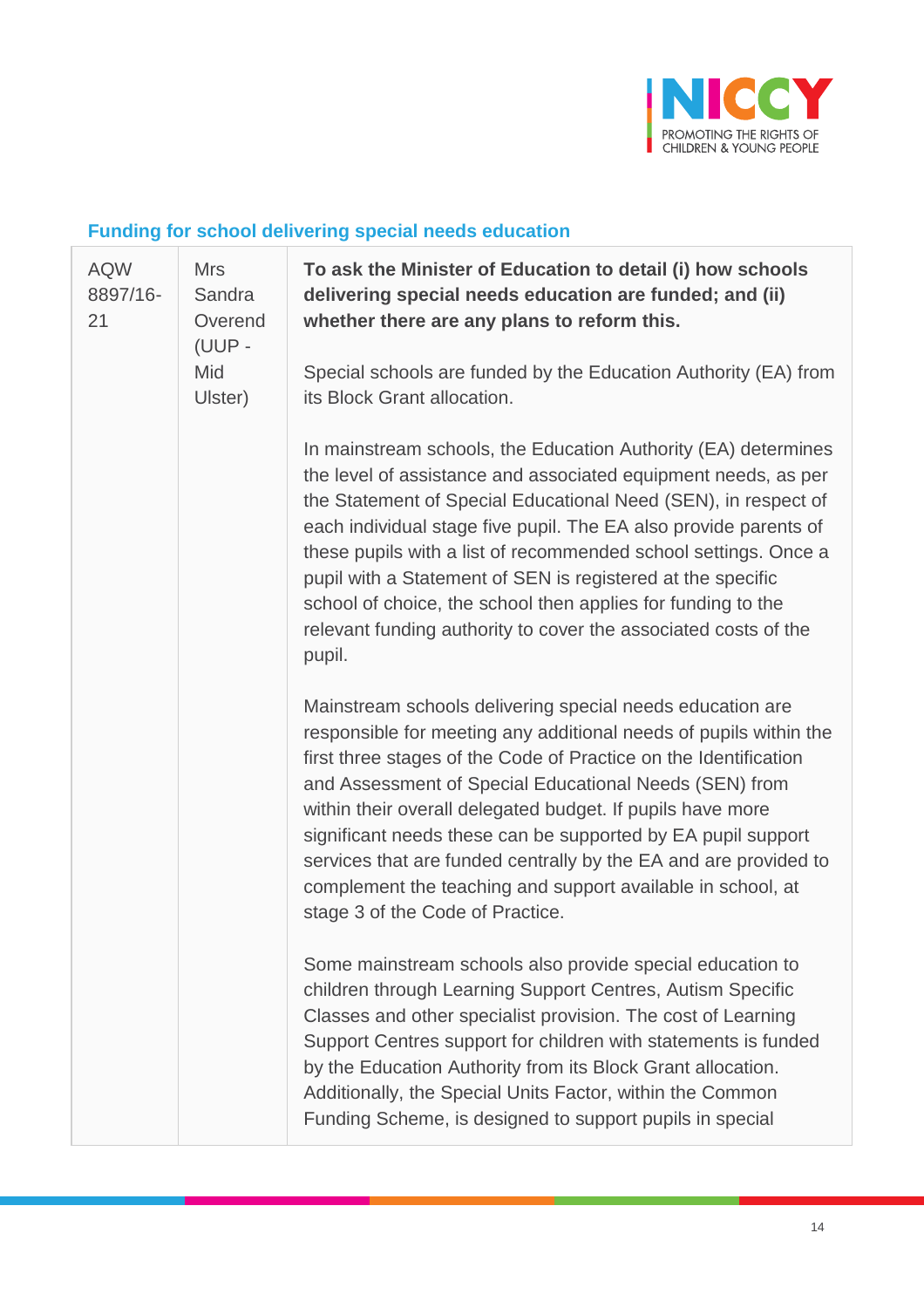

| units (i.e. Learning Support Centres) and not pupils with<br>Statements of SEN in mainstream classes. Schools with<br>approved special units will be allocated an appropriate lump<br>sum for each class within the unit. This will be adjusted by the<br>relevant Funding Authority where a special unit opens or closes<br>during a year.                                                                                                                  |
|--------------------------------------------------------------------------------------------------------------------------------------------------------------------------------------------------------------------------------------------------------------------------------------------------------------------------------------------------------------------------------------------------------------------------------------------------------------|
| A review of the Common Funding Scheme was implemented in<br>2014-15 for mainstream schools. Special Schools were not<br>included in this review. The Education Authority is beginning the<br>process of engagement with Special Schools to agree a scheme<br>of allocating funds to Special Schools on a consistent<br>basis. Consideration will also be given to the funding of Special<br>Schools when the issue of School Autonomy is being<br>Considered |

# **Early years home schooling programme for children with SEN**

| <b>AQW</b><br>8864/16-<br>21 | Mr Philip<br>McGuigan<br>$(SF -$<br><b>North</b><br>Antrim) | To ask the Minister of Education for his assessment of<br>the Early Years Home Schooling Programme for<br><b>Special Educational Needs children.</b><br>The statutory responsibility for securing provision for pupils                                                                                                                                                                                               |
|------------------------------|-------------------------------------------------------------|----------------------------------------------------------------------------------------------------------------------------------------------------------------------------------------------------------------------------------------------------------------------------------------------------------------------------------------------------------------------------------------------------------------------|
|                              |                                                             | with Special Educational Needs (SEN) rests with schools,<br>and the Education Authority (EA) which is responsible<br>under legislation for identifying, assessing and making<br>provision for children with SEN.                                                                                                                                                                                                     |
|                              |                                                             | The EA provides a continuum of valued early support,<br>intervention and provision for pre-school children with<br>identified special educational needs in a range of settings,<br>including the home. Pre-school home teachers are an<br>integral part of this continuum of support. They work in<br>collaboration with parents and colleagues in Education<br>and Health to provide structured programmes for very |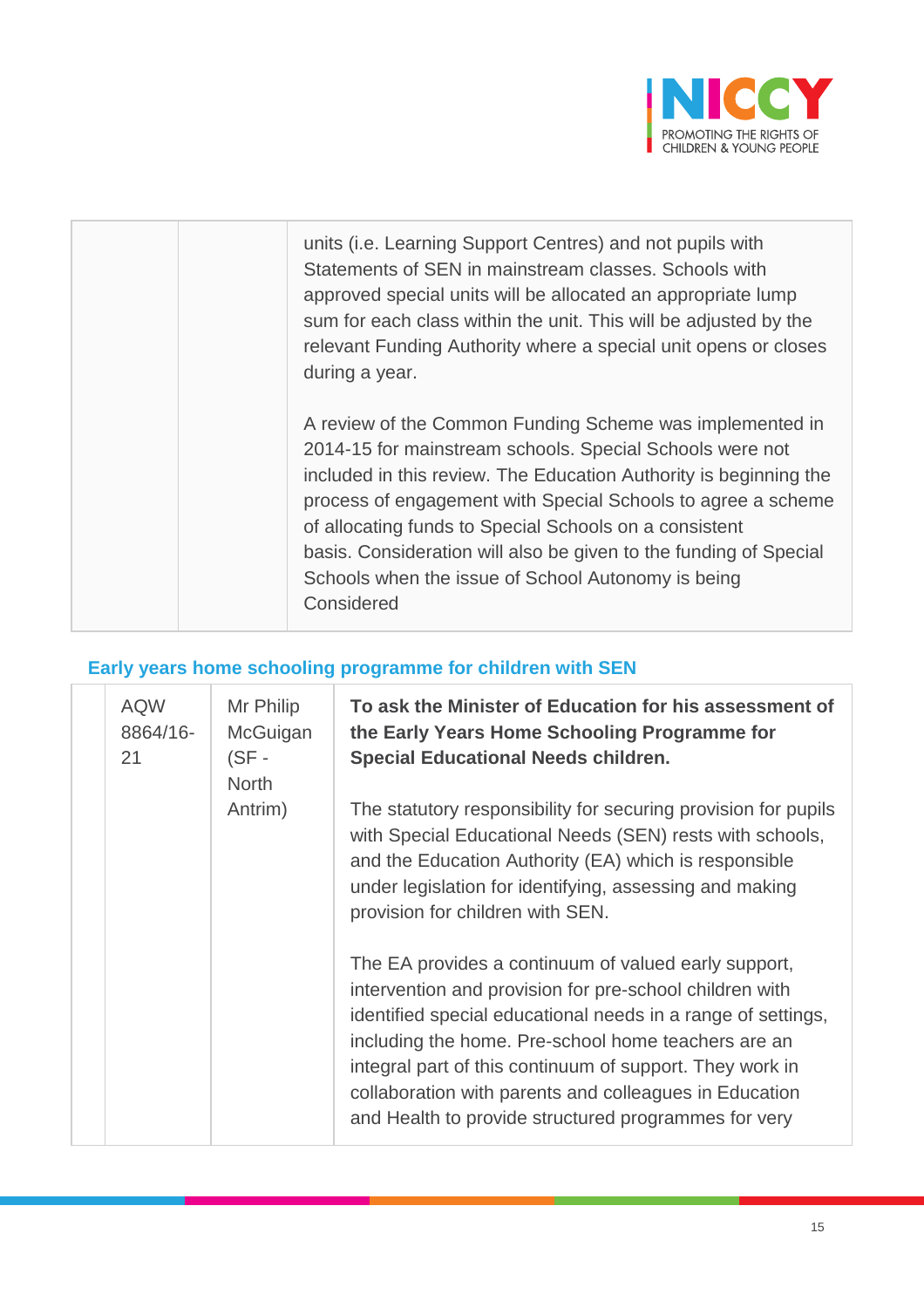

| young children with identified needs in advance of more<br>formal education and, as such, form a vital link for parents<br>and children between home and school.                                                                                                           |
|----------------------------------------------------------------------------------------------------------------------------------------------------------------------------------------------------------------------------------------------------------------------------|
| The EA recognises that measures are required to deliver<br>this service on an equitable basis across the region. In this<br>regard, further steps will be taken by the EA to enhance<br>the service and to bring more consistency to the<br>intervention that is provided. |

# **Time allocation model used for educational psychologists referrals**

| <b>AQW</b><br>8847/16-<br>21 | Ms Carla<br>Lockhart<br>$(DUP -$<br>Upper | To ask the Minister of Education what his Department is<br>doing to assess the time allocation model used for<br>educational psychologist referrals.                                                                                                                                                                                                                                                                                                                                                                                                                                                                                                                                                                                                  |
|------------------------------|-------------------------------------------|-------------------------------------------------------------------------------------------------------------------------------------------------------------------------------------------------------------------------------------------------------------------------------------------------------------------------------------------------------------------------------------------------------------------------------------------------------------------------------------------------------------------------------------------------------------------------------------------------------------------------------------------------------------------------------------------------------------------------------------------------------|
|                              | Bann)                                     | Statutory responsibility for the Education Psychology Service<br>(EPS) lies with the Education Authority (EA). The EA has advised<br>that, with the establishment of a single EPS, it is now delivering a<br>common model for the allocation of psychology services to all<br>primary and post-primary schools.                                                                                                                                                                                                                                                                                                                                                                                                                                       |
|                              |                                           | The move to this common model has involved some adjustments<br>to previous arrangements to ensure equity across the EA,<br>including:<br>delegation to schools of some additional education psychology<br>time previously held centrally by the EA;<br>from this academic year, the time allocated to each school has<br>been calculated on a regionally based formula which takes into<br>account the size of the school, educational attainment and a social<br>index of need;<br>while previously, time allocation in some EA offices included the<br>first consultation planning meeting of the year with the<br>psychologist; and report writing and follow up meetings with<br>parents and others, the new time allocation model is for face to |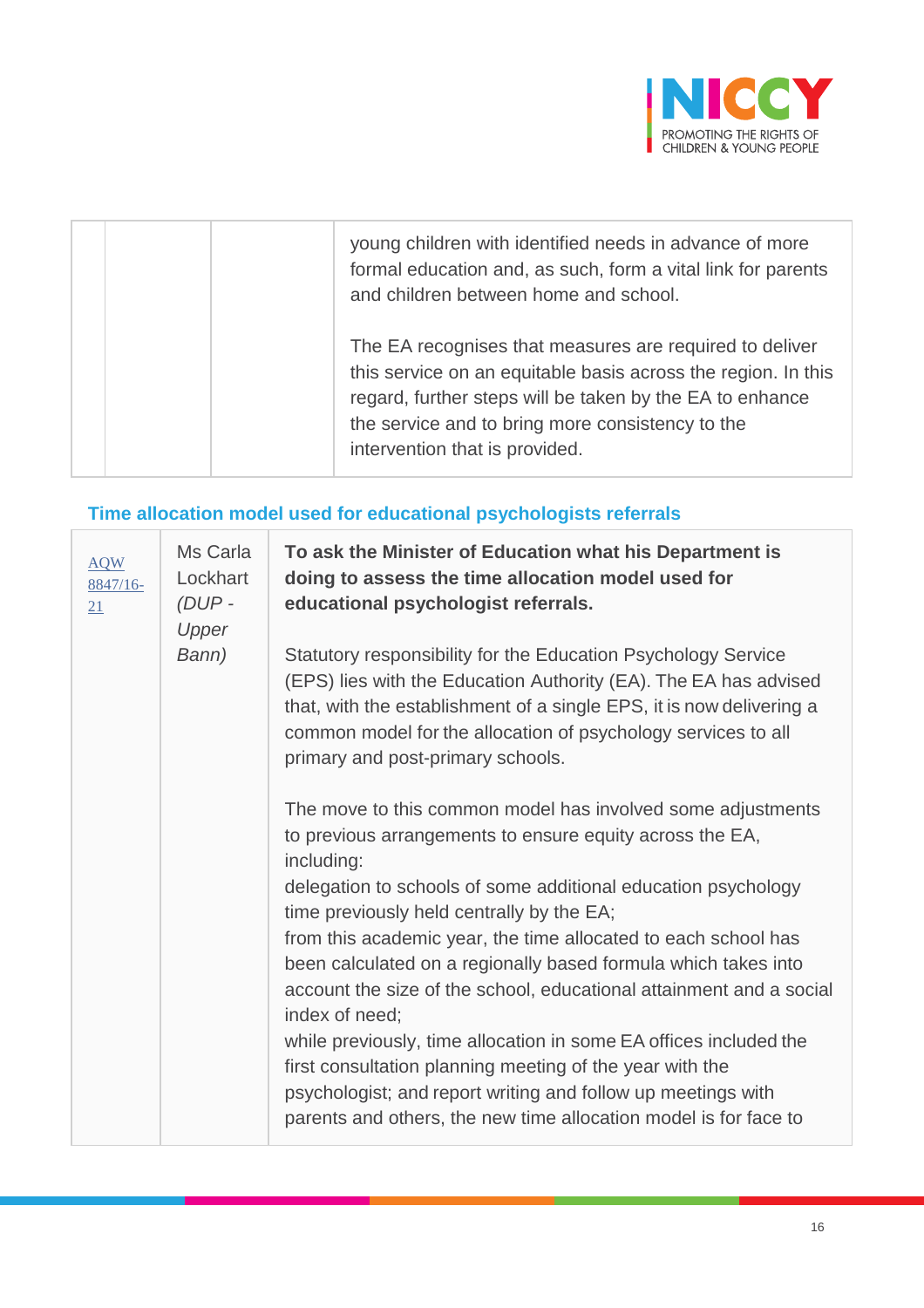

face contact time in school, with other more administrative aspects of the assessment provided from hours held by the EA; and the number of psychologists operating in each area has been adjusted to meet the needs of the regionally based formula. Schools are asked to prioritise those children who do not appear to have been responsive to the school's special educational needs support. A staged approach in line with the Code of Practice, Provisional Criteria and Good Practice Guidelines is recommended for all schools. As part of this process, schools are asked to demonstrate that relevant and purposeful measures as well as reasonable adjustments have been put in place to help support a pupil before considering a referral to the EPS. If information is presented to the educational psychologist during consultation which indicates that a pupil has exceptional circumstances, and the school has exhausted its time allocation, such referrals, while not guaranteed, will continue to be prioritised and an allocation of time is held by the EA for this purpose. As part of the ongoing work in developing and delivering a regional EPS, an additional recording and monitoring mechanism is currently being put in place to closely monitor the real time provided to each school. It is important to note that the EPS also provides advice in relation to statutory (Stage 4) assessments and assessments for children in pre-school in addition to the support to children at Stage 3 through the time allocation model.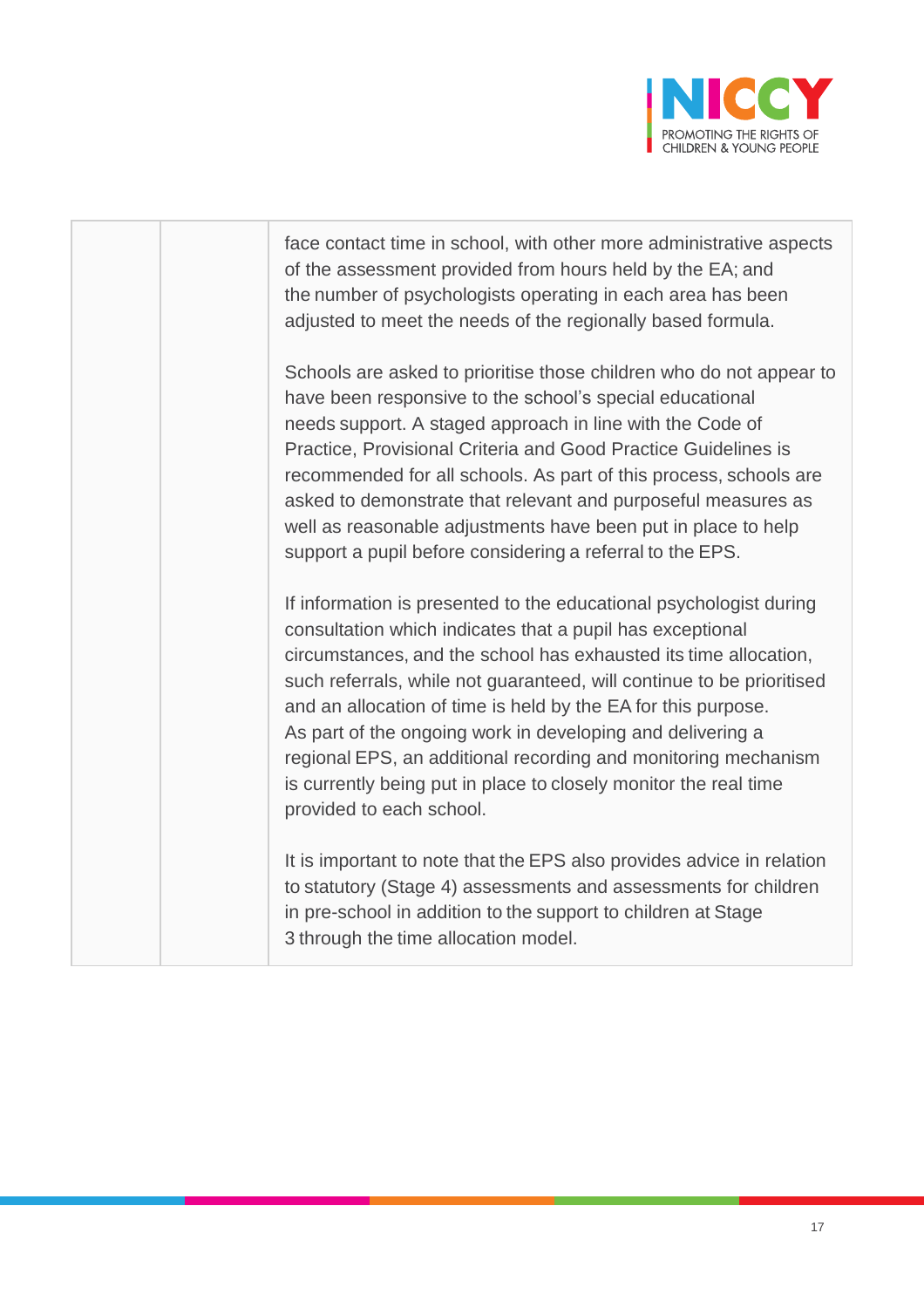

#### **Social disadvantaged priority criterion for pre-school admissions**

[AQW](javascript:__doPostBack() [8838/16-](javascript:__doPostBack() [21](javascript:__doPostBack() Mr **Stewart Dickson** *(APNI - East Antrim)* **To ask the Minister of Education what consideration was applied when creating the social disadvantaged priority criterion for pre-school admission places; and what evidence exists of the effectiveness of this priority criterion in combatting social disadvantage.** When the Pre-School Education Expansion Programme was launched in 1998, funded places were available for only around 45% of children in their pre-school year and the social disadvantaged priority criterion was put in place to help ensure that the children considered most in need of pre-school education had priority access to those limited places. The social disadvantaged priority criterion was first introduced in 1999 and was designed to give priority in the pre-school admissions process to children from socially disadvantaged circumstances. Research shows that children from socially disadvantaged circumstances tend to experience more difficulty at school than other children, therefore, as part of wider efforts to tackle educational underachievement children from socially disadvantaged circumstances were prioritised for preschool admission. Pre-school provision is now universal. Currently, the Department is committed to ensure that at all children whose parents want it can access a year of funded pre-school education in their immediate pre-school year. In each of the last five years, at least 99.8% of children whose parents engaged with the pre-school admissions process to the end obtained a funded pre-school place. Given the current position with regard to levels of pre-school provision and changes to qualifying benefits with the introduction of Universal Credit, I plan to review the priority criterion. I will consider a range of issues in determining what changes are required. Any proposed changes will be subject to consultation.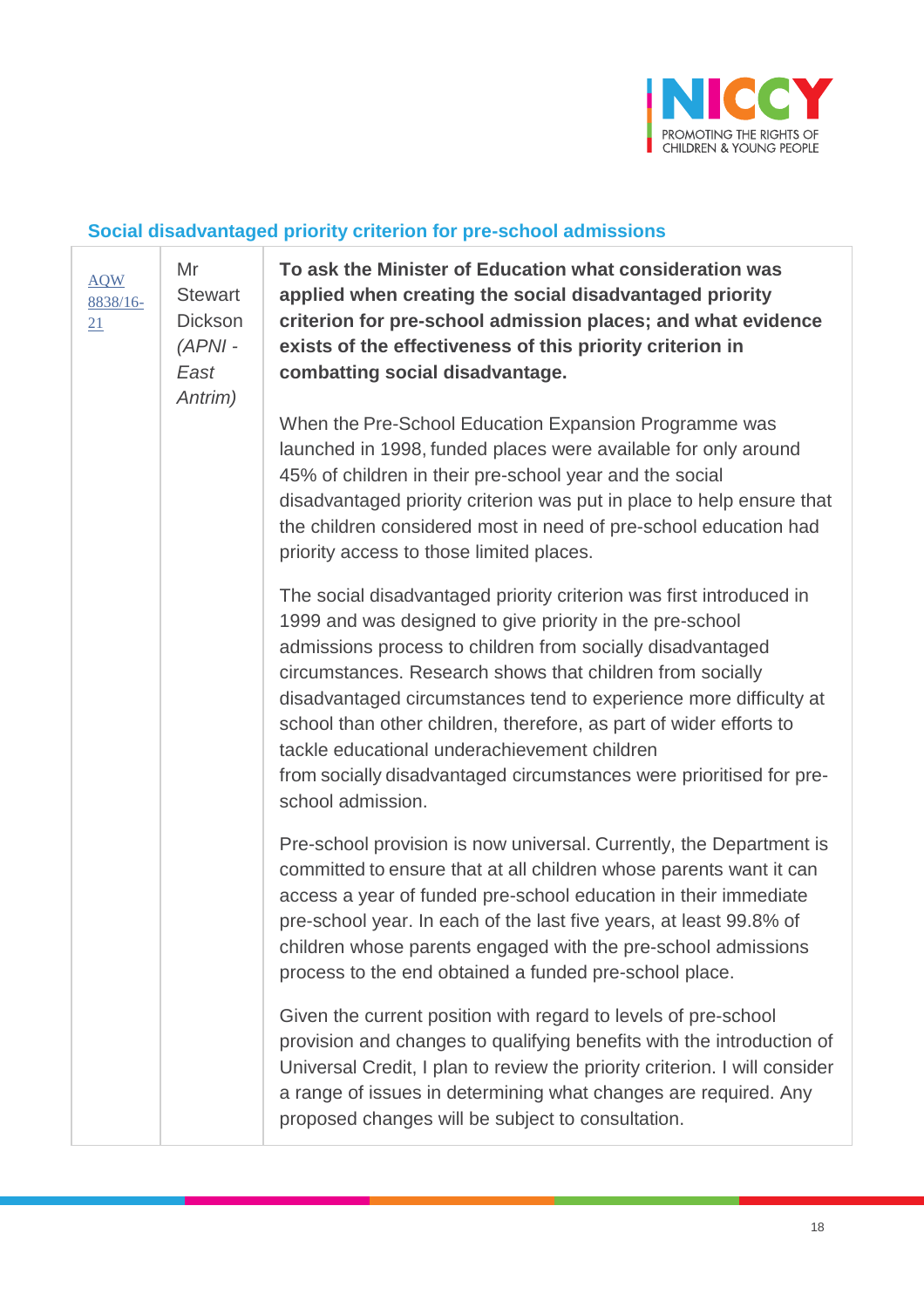

### **Review of priority criterion for socially disadvantaged children applying for preschool**

| <b>AQW</b><br>8836/16-<br>21 | Mr<br><b>Stewart</b><br><b>Dickson</b><br>$(APNI -$ | To ask the Minister of Education when the current priority<br>criterion for socially disadvantaged children applying for pre-<br>school will be reviewed.                                                                                                                                                                                                                                              |
|------------------------------|-----------------------------------------------------|--------------------------------------------------------------------------------------------------------------------------------------------------------------------------------------------------------------------------------------------------------------------------------------------------------------------------------------------------------------------------------------------------------|
|                              | East<br>Antrim)                                     | Pre-school education, whilst non-compulsory, is an important<br>phase of early education.                                                                                                                                                                                                                                                                                                              |
|                              |                                                     | If a pre-school setting, either statutory or non-statutory, is over-<br>subscribed, it will apply the published admissions criteria in order of<br>priority.                                                                                                                                                                                                                                           |
|                              |                                                     | The pre-school education providers set the admissions criteria.<br>However, as research has shown that children from socially<br>disadvantaged circumstances tend to experience more difficulty at<br>school than other children, the Department requires that they are<br>given priority within the pre-school admissions process as part of<br>wider efforts to tackle educational underachievement. |
|                              |                                                     | Given changes to qualifying benefits with the introduction of<br>Universal Credit, I plan to review the priority criterion, and will<br>consider a range of issues in determining what changes are<br>required. Any proposed changes will be subject to consultation.                                                                                                                                  |

### **Update on publication of Independent Review of Integrated Education**

| <b>AQW</b><br>8709/16-<br>21 | Ms Kellie<br>Armstrong<br>$(APNI -$<br>Strangford) | To ask the Minister of Education for an update on when<br>he will publish the Independent Review of Integrated<br><b>Education.</b> |
|------------------------------|----------------------------------------------------|-------------------------------------------------------------------------------------------------------------------------------------|
|                              |                                                    | I am currently considering the review<br>report. No final decision has been made on the date of<br>publication.                     |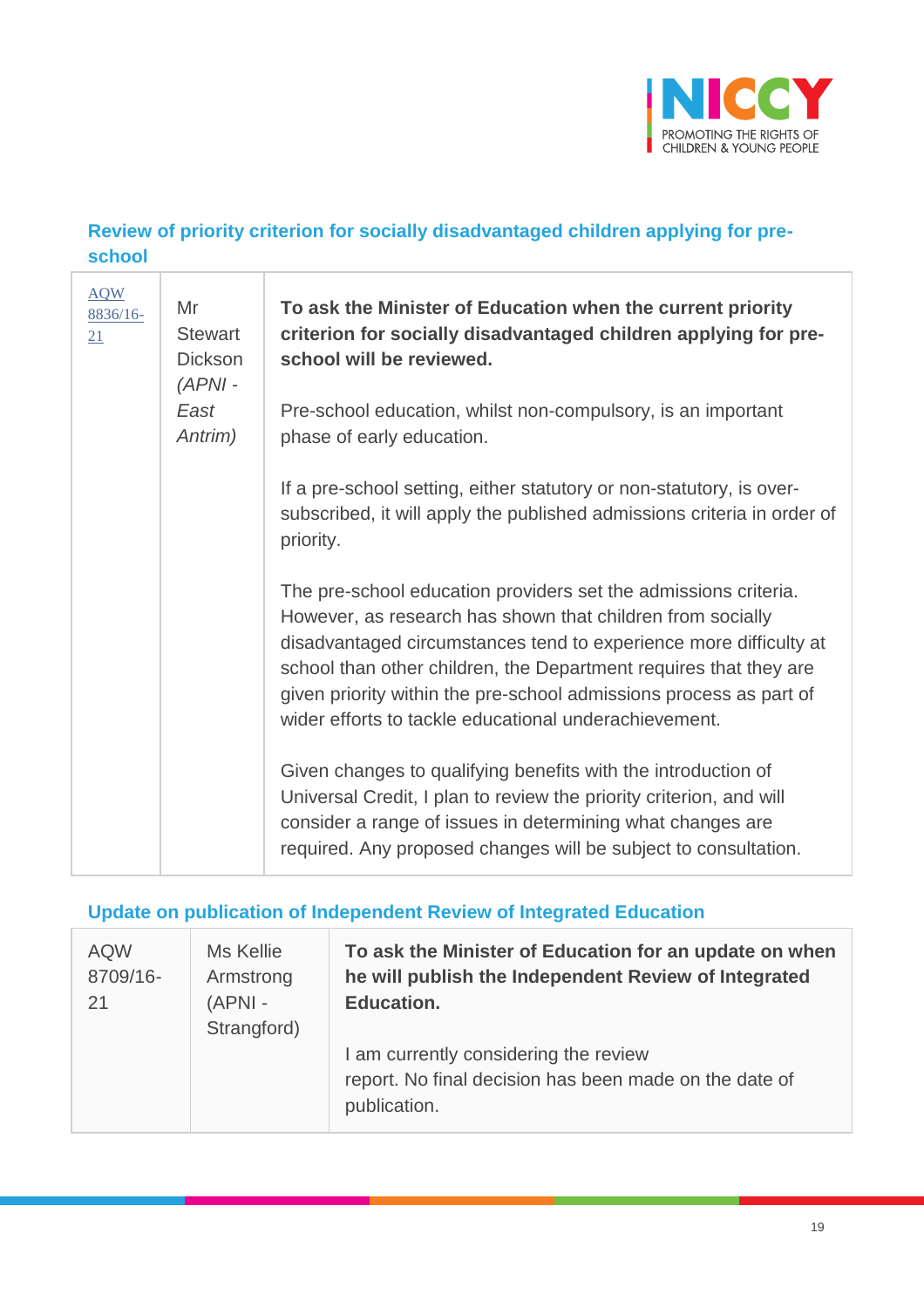

### **Details of measures used in school inspections**

| <b>AQW</b><br>8704/16-<br>21 | Mr Barry<br><b>McElduff</b><br>$(SF -$<br>West<br>Tyrone) | To ask the Minister of Education to detail the measures,<br>both socio-economic and educational, which his<br>Department plans to deploy when inspecting schools in the<br>future.                                                                                                                                                                                                                                                                                                                                                                                                                                                                                                                                           |
|------------------------------|-----------------------------------------------------------|------------------------------------------------------------------------------------------------------------------------------------------------------------------------------------------------------------------------------------------------------------------------------------------------------------------------------------------------------------------------------------------------------------------------------------------------------------------------------------------------------------------------------------------------------------------------------------------------------------------------------------------------------------------------------------------------------------------------------|
|                              |                                                           | There are no plans to deploy any different measures in the<br>inspection of schools in the future. The main emphasis of the<br>inspection will continue to be on the education or training<br>provision and outcomes, as seen in the quality of the learners'<br>recent standards and achievements and the quality of learning<br>and teaching. There is also an emphasis on the leadership and<br>management of the whole organisation and how this contributes<br>to improvement. A wide range of evidence is considered as part<br>of the inspection process and information relating to how<br>inspections are carried out is available on the ETI website.<br>https://www.etini.gov.uk/publications/type/supportmateria |

# **Priority criteria for parents applying for pre-school places**

| <b>AQW</b><br>8696/16-<br>21 | Mr<br><b>Stewart</b><br><b>Dickson</b><br>(APNI -<br>East<br>Antrim) | To ask the Minister of Education what consideration his<br>Department has given for a statutory priority criterion for<br>parents applying for pre-school places, who are medically<br>disadvantaged and/or are in receipt of Employment and<br><b>Support Allowance only.</b> |
|------------------------------|----------------------------------------------------------------------|--------------------------------------------------------------------------------------------------------------------------------------------------------------------------------------------------------------------------------------------------------------------------------|
|                              |                                                                      | Pre-school education, whilst non-compulsory, is an important<br>phase of early education. If a pre-school setting, either statutory<br>or non-statutory, is over-subscribed, it will apply the published<br>admissions criteria in order of priority.                          |
|                              |                                                                      | Pre-school education providers set the admissions criteria.<br>However, research has shown that children from socially<br>disadvantaged circumstances tend to experience more difficulty<br>at school than other children; therefore, the Department requires                  |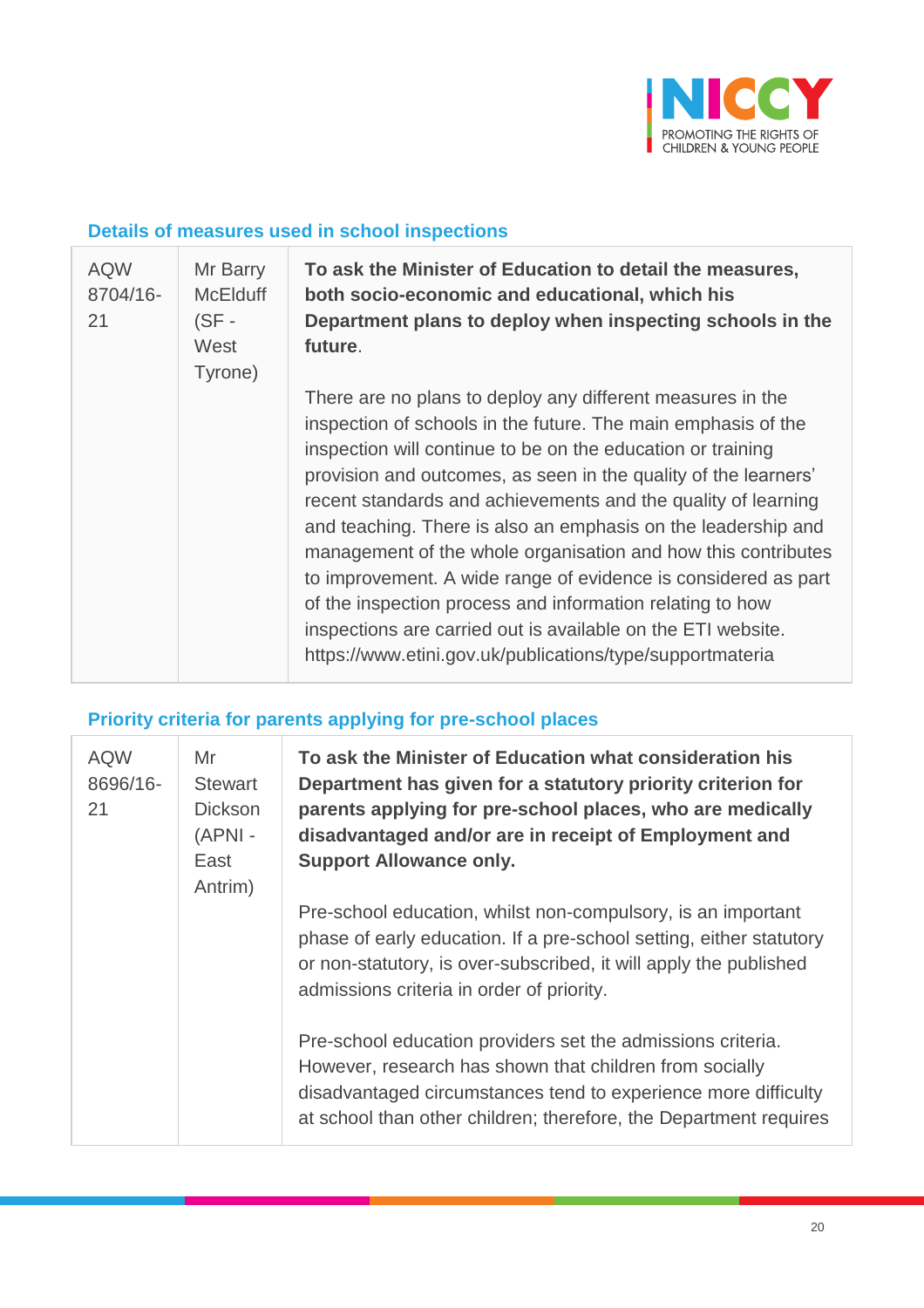

| that they are given priority within the pre-school admissions<br>process as part of wider efforts to tackle educational<br>underachievement.                                                                                                                                                                                                |
|---------------------------------------------------------------------------------------------------------------------------------------------------------------------------------------------------------------------------------------------------------------------------------------------------------------------------------------------|
| Currently children from socially disadvantaged circumstances are<br>defined as children whose parents are in receipt of Income<br>Support, Income-based Jobseekers Allowance or Employment<br>Support Allowance where an award of Income-based<br>Jobseekers Allowance has been converted and the amount of<br>the award remains unchanged. |
| Given changes to qualifying benefits with the introduction of<br>Universal Credit, I plan to review the priority criterion, and will<br>consider a range of issues in determining what changes are<br>required. Any proposed changes will be subject to consultation.                                                                       |

# **Child protection responsibility by Youth Service**

| <b>AQW</b><br>8603/16-<br>21 | Mr Colin<br><b>McGrath</b><br>(SDLP-<br>South<br>Down) | To ask the Minister of Education (i) whether the<br><b>Education Authority intends to remove the responsibility</b><br>for Child Protection from Youth Service to another<br>section of the Education Authority; and (ii) if so, to detail<br>the consultation process that has been undertaken in<br>reaching this decision.         |
|------------------------------|--------------------------------------------------------|---------------------------------------------------------------------------------------------------------------------------------------------------------------------------------------------------------------------------------------------------------------------------------------------------------------------------------------|
|                              |                                                        | The Education Authority (EA) has advised that child<br>protection arrangements for youth services are currently<br>managed within the EA's Children and Young People's<br>Services (CYPS) Directorate. The EA will be working with<br>services within the CYPS Directorate to strengthen<br>consistency for child protection support. |
|                              |                                                        | The EA has commenced engagement with relevant staff<br>regarding child protection support and this process precedes<br>any future consultation that may be required, should<br>proposed changes be identified.                                                                                                                        |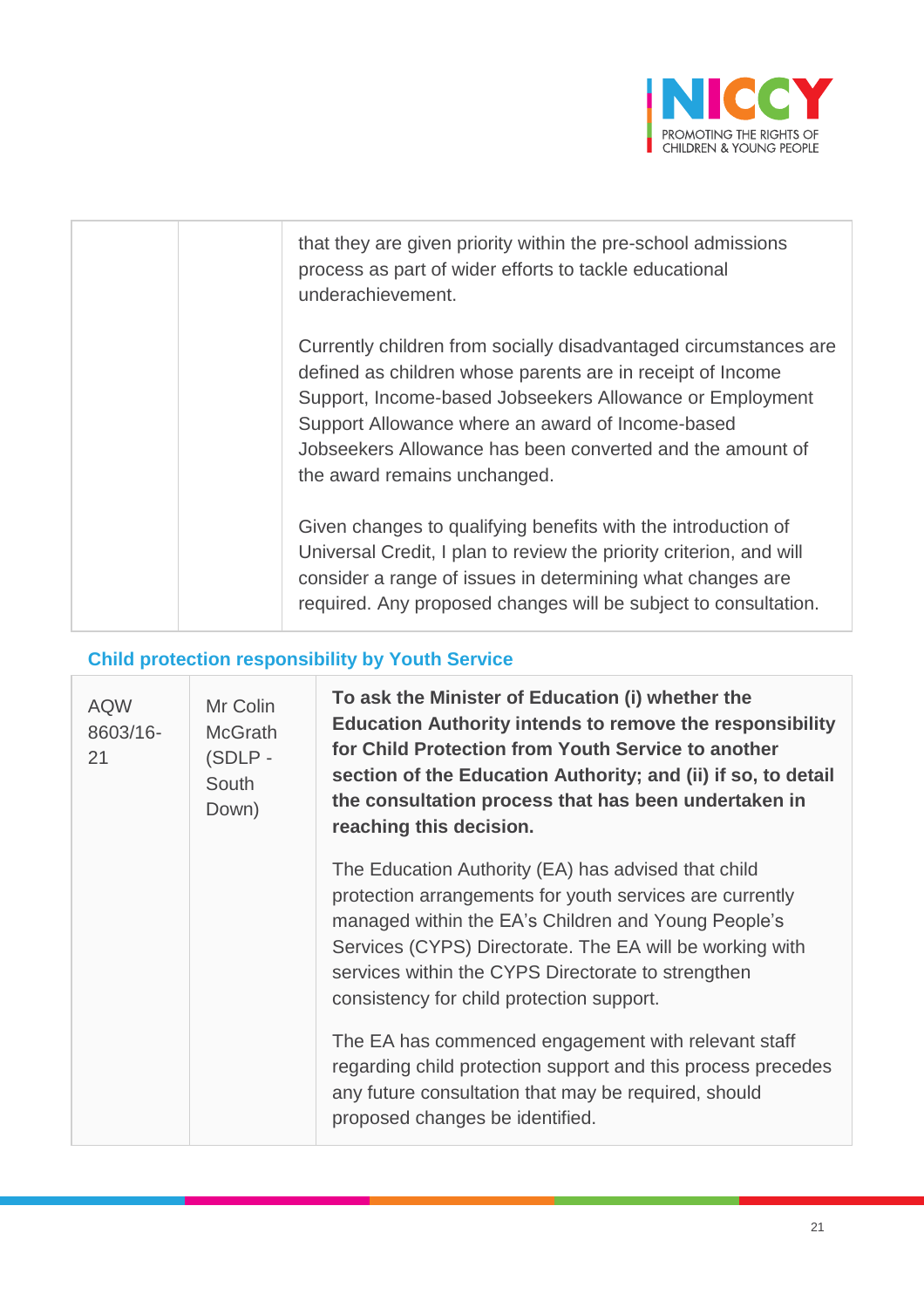

#### **Public consultation on academic selection**

| <b>AQW</b><br>8545/16-<br>21 | Mrs.<br>Sandra<br>Overend<br>(UUP -<br>Mid<br>Ulster) | To ask the Minister of Education when he will be consulting<br>with the public on academic selection.                                                                                                                                                                                                                                                                                                                                                           |
|------------------------------|-------------------------------------------------------|-----------------------------------------------------------------------------------------------------------------------------------------------------------------------------------------------------------------------------------------------------------------------------------------------------------------------------------------------------------------------------------------------------------------------------------------------------------------|
|                              |                                                       | There are no plans to engage in a public consultation on<br>academic selection.                                                                                                                                                                                                                                                                                                                                                                                 |
|                              |                                                       | Professor Peter Tymms (Durham University) and<br>his team have been commissioned by the<br>Department to consider what improvements could be made to<br>the current arrangements for academic selection in consultation<br>with a wide range of stakeholders. That engagement is currently<br>underway. I do not wish to pre-empt the conclusion of that<br>engagement but it is in the best interests of children to find a<br>way forward in a timely manner. |

### **Early intervention programme to address underachievement**

|                              |                               | To ask the Minister of Education to detail (i) what funding is<br>available; or (ii) will be made available to community groups<br>looking to implement early intervention programmes to<br>address underachievement.                                                                                                                                                                                                                                                                                  |
|------------------------------|-------------------------------|--------------------------------------------------------------------------------------------------------------------------------------------------------------------------------------------------------------------------------------------------------------------------------------------------------------------------------------------------------------------------------------------------------------------------------------------------------------------------------------------------------|
|                              | <b>Mrs</b><br>Jenny<br>Palmer | Underachievement is where an individual learner's performance is<br>below what might be expected. It is important that issues, which<br>lead to underachievement, are addressed as soon as possible,<br>and at whatever stage they arise, so that children are provided<br>with every opportunity to realise their potential. Education<br>practitioners are best placed to identify those children at risk of<br>underachievement and to consider the most appropriate<br>strategies to address this. |
| <b>AQW</b><br>8539/16-<br>21 | (UUP -<br>Lagan<br>Valley)    | My Department makes funding available to eligible community<br>groups for various programmes in the early years to help children<br>establish a strong foundation for learning and achievement:                                                                                                                                                                                                                                                                                                        |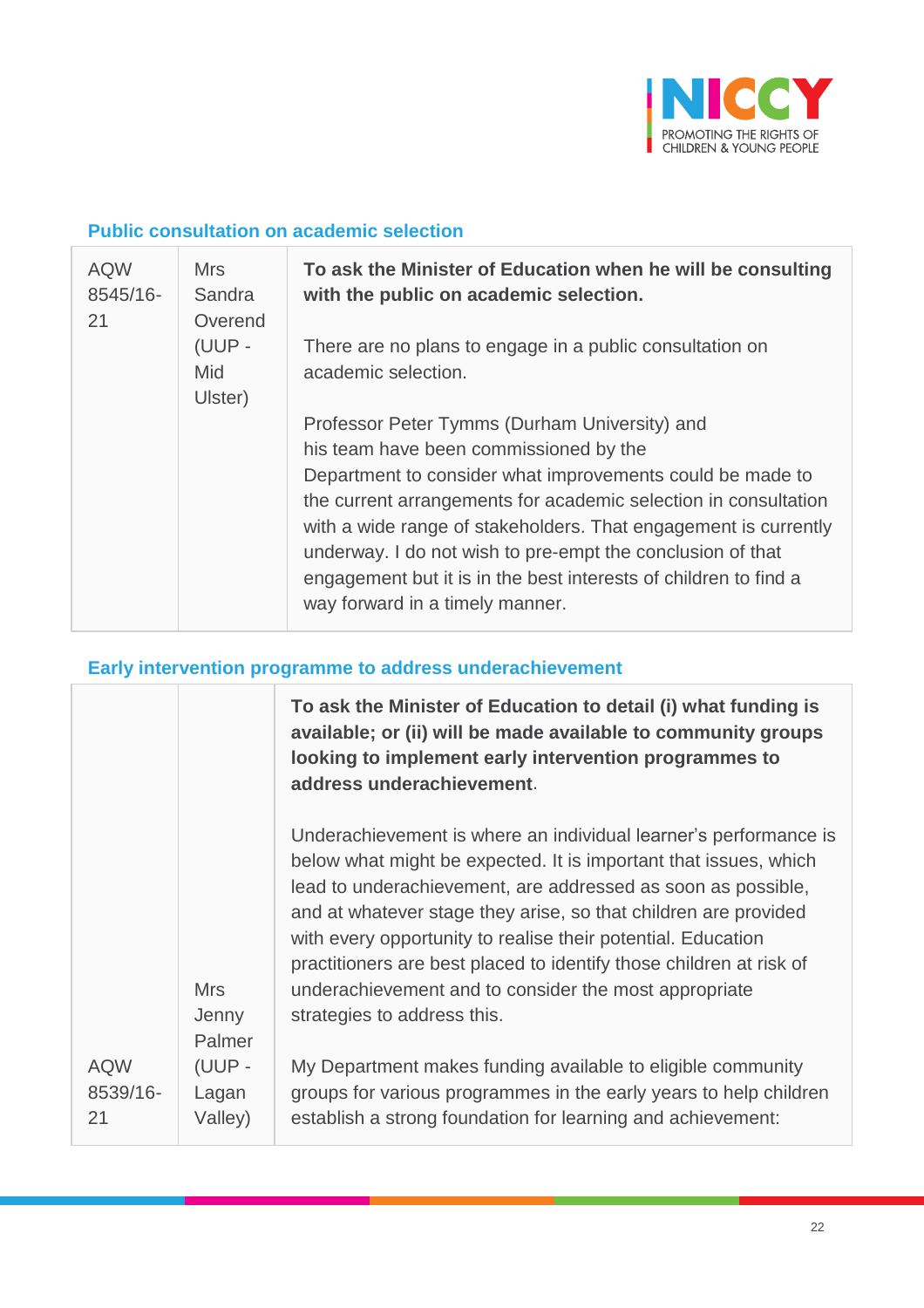

Approximately £16m was provided through the Pre-School Education Programme in 2015/16, which delivered approximately 8,700 funded pre-school places in non-statutory settings. The Pathway Fund provides funding (£2.7m in 2016/17) to providers or facilitators of registered early years education and

learning services to support the improved development of children who are at risk of not reaching their full potential within the school system. In 2016/17 around 3,140 children assessed as in greatest need are benefiting from support, directly because of Pathway funding.

Getting Ready to Learn, part of the Delivering Social Change / Atlantic Philanthropies Early Intervention Transformation Programme, is available to all pre-school education settings (including voluntary / community settings) with DE-funded places and focuses on improving outcomes for children in pre-school by engaging and empowering parents to help sustain positive home learning environments. £3m is available for the three year programme from 2016/17; and

Extended Services funding (£157k in 2016/17) is available to nonstatutory pre-school education settings (including voluntary / community settings) with DE-funded places in the Pre-school Education Programme. This funding is available to help preschool settings who meet the eligibility criteria to identify and address underdeveloped social, emotional, communication and language skills of the young children in their setting.

My Department has also provided funding to the West Belfast Partnership Board (WBPB) and the Greater Shankill Partnership Board (GSPB) since 2013/14 to support the West Belfast Community Project. In the current financial year, the GSPB is continuing to receive funding of £59k to support this Project. The aim of this project is to deliver a range of programmes and activities to address the root causes of educational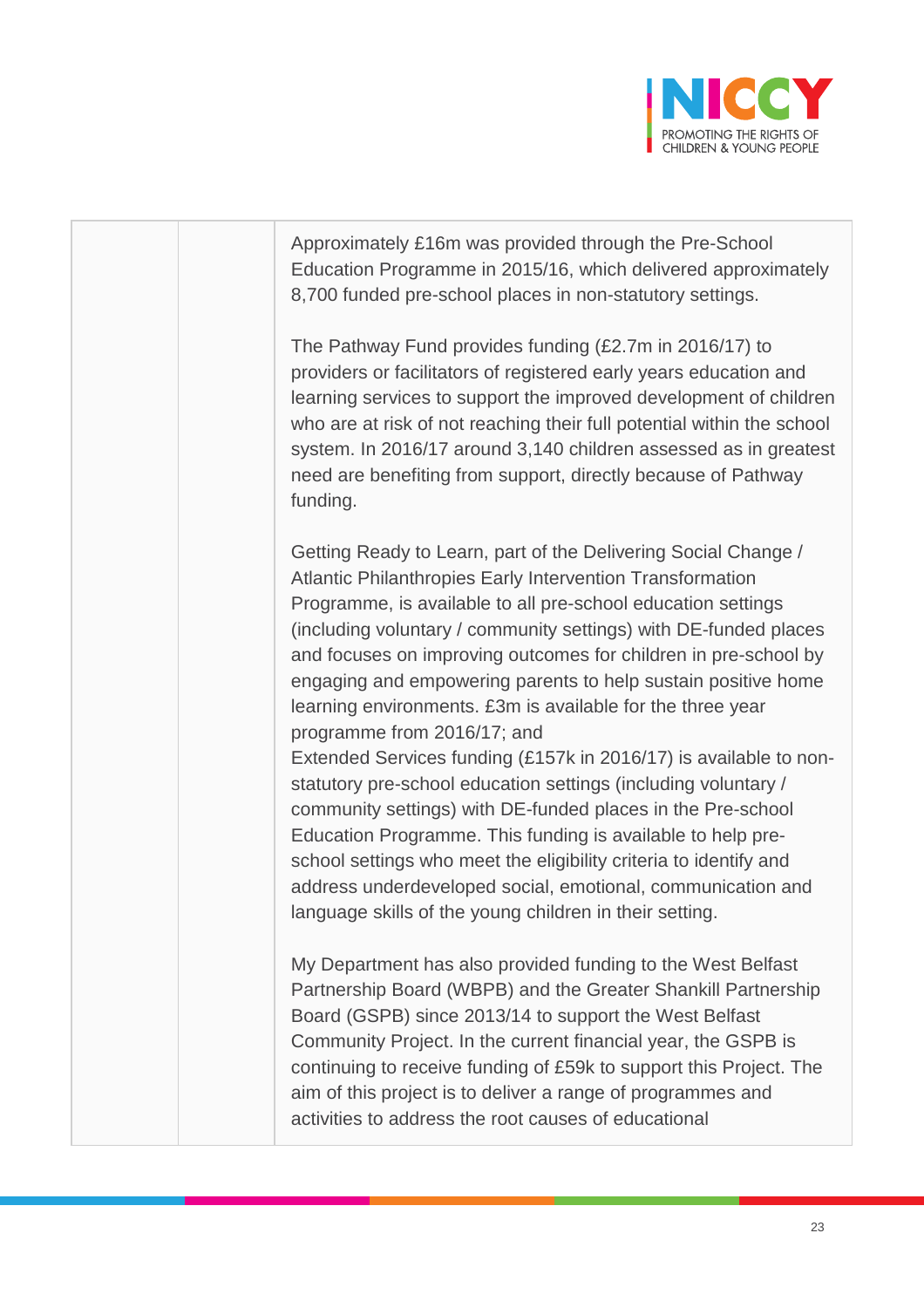

| underachievement.                                                                                                                                                                                                                       |
|-----------------------------------------------------------------------------------------------------------------------------------------------------------------------------------------------------------------------------------------|
| Funding of £200k has also been allocated to the WBPB to deliver<br>the Sharing the Learning Programme. This Programme will help<br>build the capacity of schools and the community to work together<br>to improve educational outcomes. |

### **Update on Shared Education Signature Project**

 $\overline{1}$ 

| <b>AQW</b><br>8531/16-<br>21 | Ms Kellie<br>Armstrong<br>(APNI -<br>Strangford) | To ask the Minister of Education in light of The Executive<br>Office requiring all Signature Projects to reconfigure their<br>targets in line with Outcome Based Accountability<br>framework, whether he will publish the reconfigured<br>targets for the Shared Education Signature Project.                        |
|------------------------------|--------------------------------------------------|----------------------------------------------------------------------------------------------------------------------------------------------------------------------------------------------------------------------------------------------------------------------------------------------------------------------|
|                              |                                                  | The DSC Shared Education Signature Project has used the<br>Outcome Based Accountability (OBA) framework from its<br>commencement. The OBA framework is used for monitoring<br>and evaluation purposes against business plan targets. There<br>is therefore no need to reconfigure existing business case<br>targets. |

### **Funding for school counselling services**

| <b>AQW</b><br>7991/16-<br>21 | Mr Colin<br><b>McGrath</b><br>(SDLP-<br>South<br>Down) | To ask the Minister of Education whether (i) primary school<br>children in need of counselling have their costs paid from<br>within their school's budget; and (ii) post-primary school<br>children in need of counselling services have their costs<br>paid for by (a) the Education Authority; or (ii) his<br>Department. |
|------------------------------|--------------------------------------------------------|-----------------------------------------------------------------------------------------------------------------------------------------------------------------------------------------------------------------------------------------------------------------------------------------------------------------------------|
|                              |                                                        | Any primary school that chooses to offer a counselling<br>service must do so from within the school's budget. I am aware<br>that some primary schools choose to use funding provided<br>through the Department's Extended Schools Programme for                                                                             |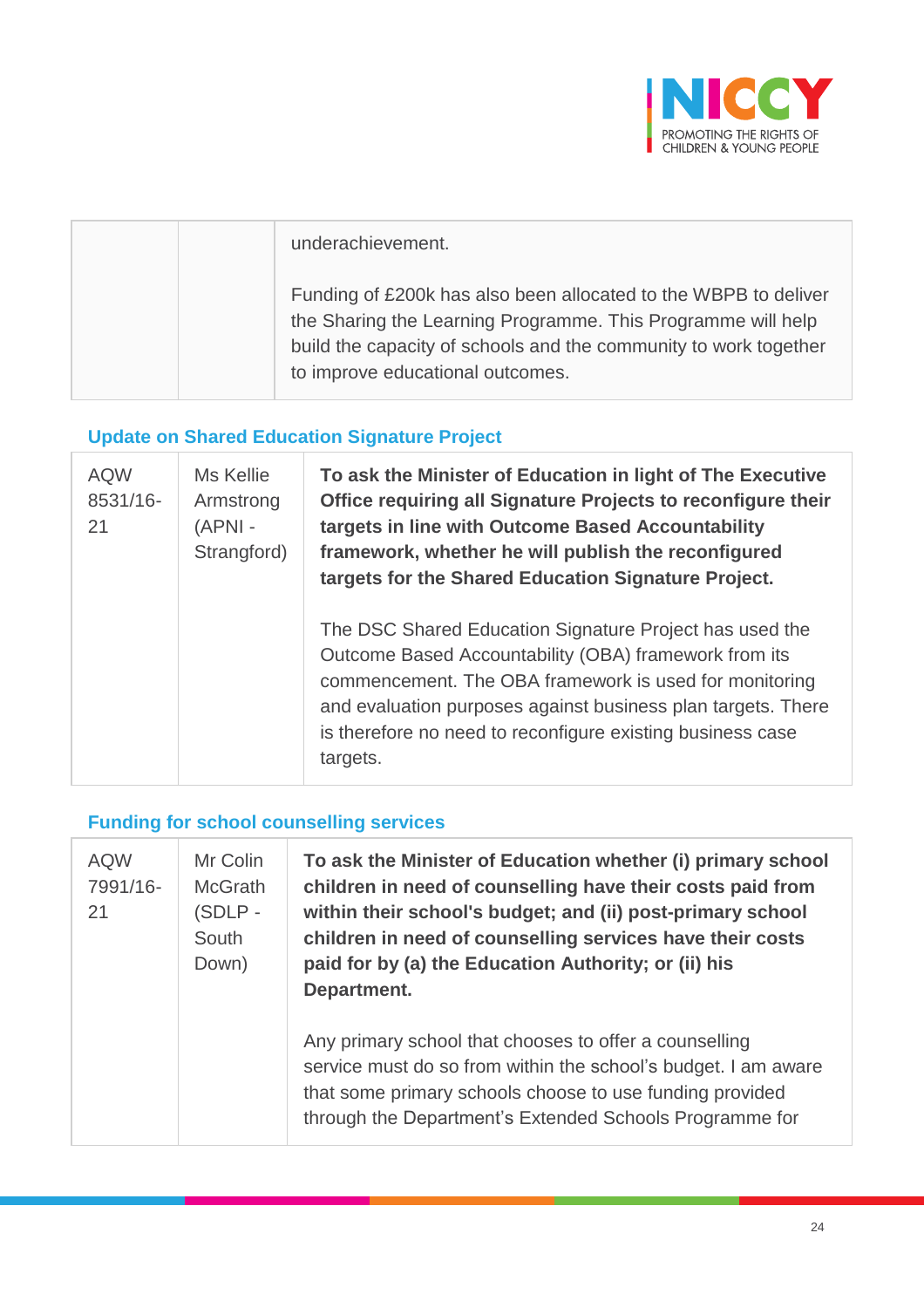

| counselling services however that is a decision for each school<br>based on an identified need.                                                                                                        |
|--------------------------------------------------------------------------------------------------------------------------------------------------------------------------------------------------------|
| The contract for the Independent Counselling Service for<br>Schools in the post-primary sector is held by the Education<br>Authority and costs for that service are met by the Education<br>Authority. |

# **Number of hours of physio provided to special schools**

T

| <b>AQW</b><br>$9013/16-$<br>21 | Ms Carla<br>Lockhart<br>$(DUP -$<br>Upper | To ask the Minister of Health how many hours of physio<br>have been provided in each of the special schools over<br>the last five years.               |
|--------------------------------|-------------------------------------------|--------------------------------------------------------------------------------------------------------------------------------------------------------|
|                                | Bann)                                     | This information is not regularly collected and to provide it<br>would require a manual trawl through hundreds of records at<br>disproportionate cost. |

#### **Ministerial targets on mental health services**

| <b>AQW</b><br>$8990/16$ -<br>21 | Mr<br>Robbie<br><b>Butler</b><br>(UUP-<br>Lagan<br>Valley) | To ask the Minister of Health to list every Ministerial Target she<br>has on mental health services; and to detail the performance<br>on each as at 31 October 2016, including how many patients<br>are currently waiting beyond the maximum target length of<br>time for each across each Health and Social Care Trust. |
|---------------------------------|------------------------------------------------------------|--------------------------------------------------------------------------------------------------------------------------------------------------------------------------------------------------------------------------------------------------------------------------------------------------------------------------|
|                                 |                                                            | Mental health is one of my key priorities. I am committed to moving<br>towards parity of esteem for mental health, as well as continuing to<br>reform and improve services.                                                                                                                                              |
|                                 |                                                            | The following Ministerial targets in relation to mental health services<br>have been set for 2016/17:<br>From April 2016, no patient waits longer than: nine weeks to access<br>child and adolescent mental health services; nine weeks to access                                                                        |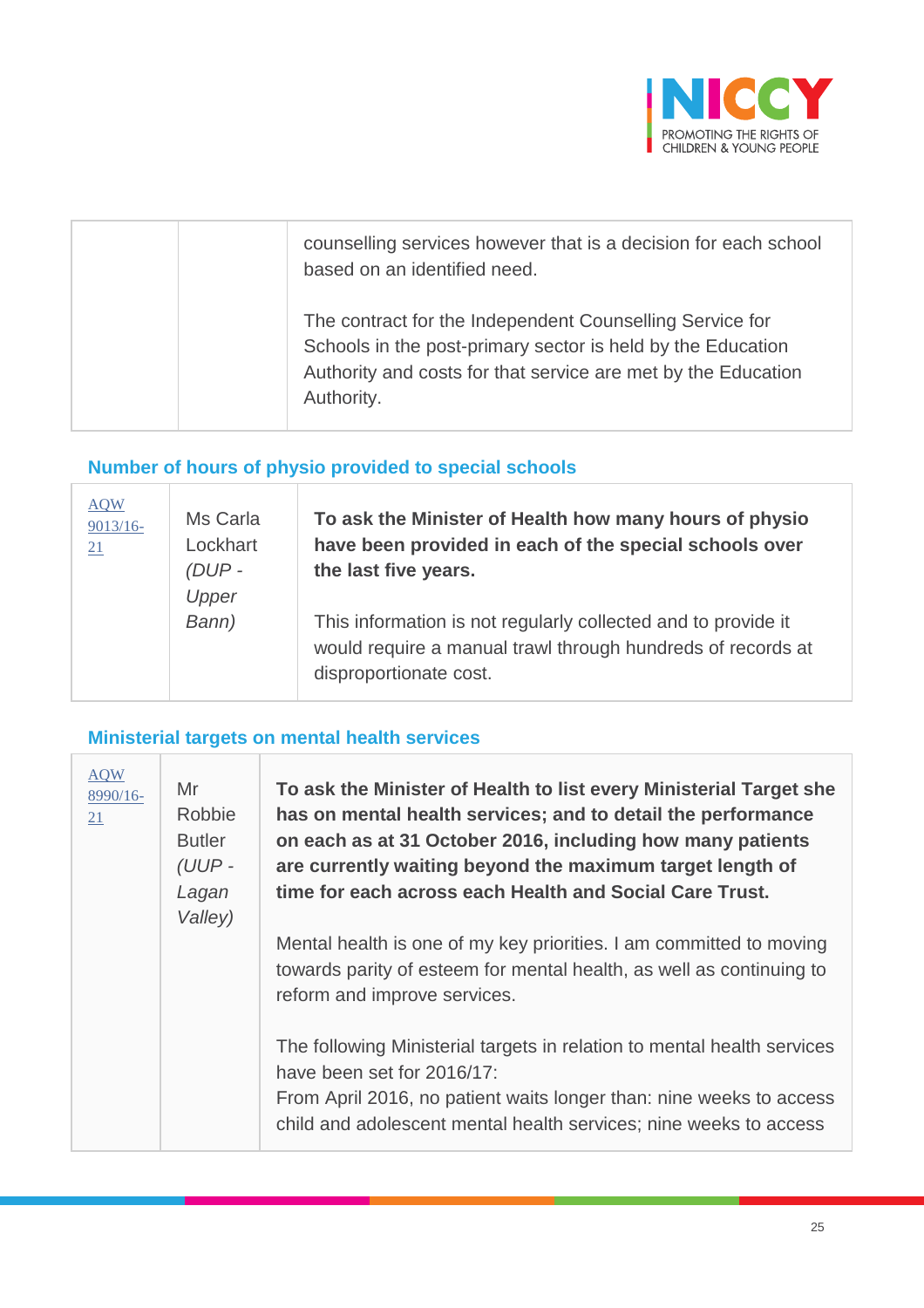

| adult mental health services; nine weeks to access dementia<br>services; and 13 weeks to access psychological services (any age).<br>From April 2016, ensure that 99% of all mental health discharges<br>take place within seven days of the patient being assessed as<br>medically fit for discharge, with no discharge taking more than 28<br>days.                                                                                                               |
|---------------------------------------------------------------------------------------------------------------------------------------------------------------------------------------------------------------------------------------------------------------------------------------------------------------------------------------------------------------------------------------------------------------------------------------------------------------------|
| Performance against these targets as at 31 October 2016 is as<br>follows:<br>106 patients were waiting longer than nine weeks to access child<br>and adolescent mental health services;                                                                                                                                                                                                                                                                             |
| 898 patients were waiting longer than nine weeks to access adult<br>mental health services;<br>33 patients were waiting longer than nine weeks to access<br>dementia services; and<br>1,548 patients were waiting longer than 13 weeks to access<br>psychological services.                                                                                                                                                                                         |
| Regionally during October 2016, 97% (380 out of 391) of mental<br>health discharges took place within seven days of the patient being<br>assessed as medically fit for discharge, and five took more than 28<br>days.                                                                                                                                                                                                                                               |
| I am firmly of the view that the current waiting lists are unacceptably<br>long. However, unless we tackle the root causes this will remain the<br>case, as we have a 20th century model delivering services for a<br>21st century population. This is having an increasingly negative<br>impact on the quality and experience of care. The long term<br>solution is the transformation of our health and social care system<br>as outlined in Delivering Together. |
| It is only in transforming the health and social care system and by<br>implementing new models of care that we will be able to alleviate<br>the pressures on our health and social care services, sustain<br>improvements in waiting times and deliver better outcomes for                                                                                                                                                                                          |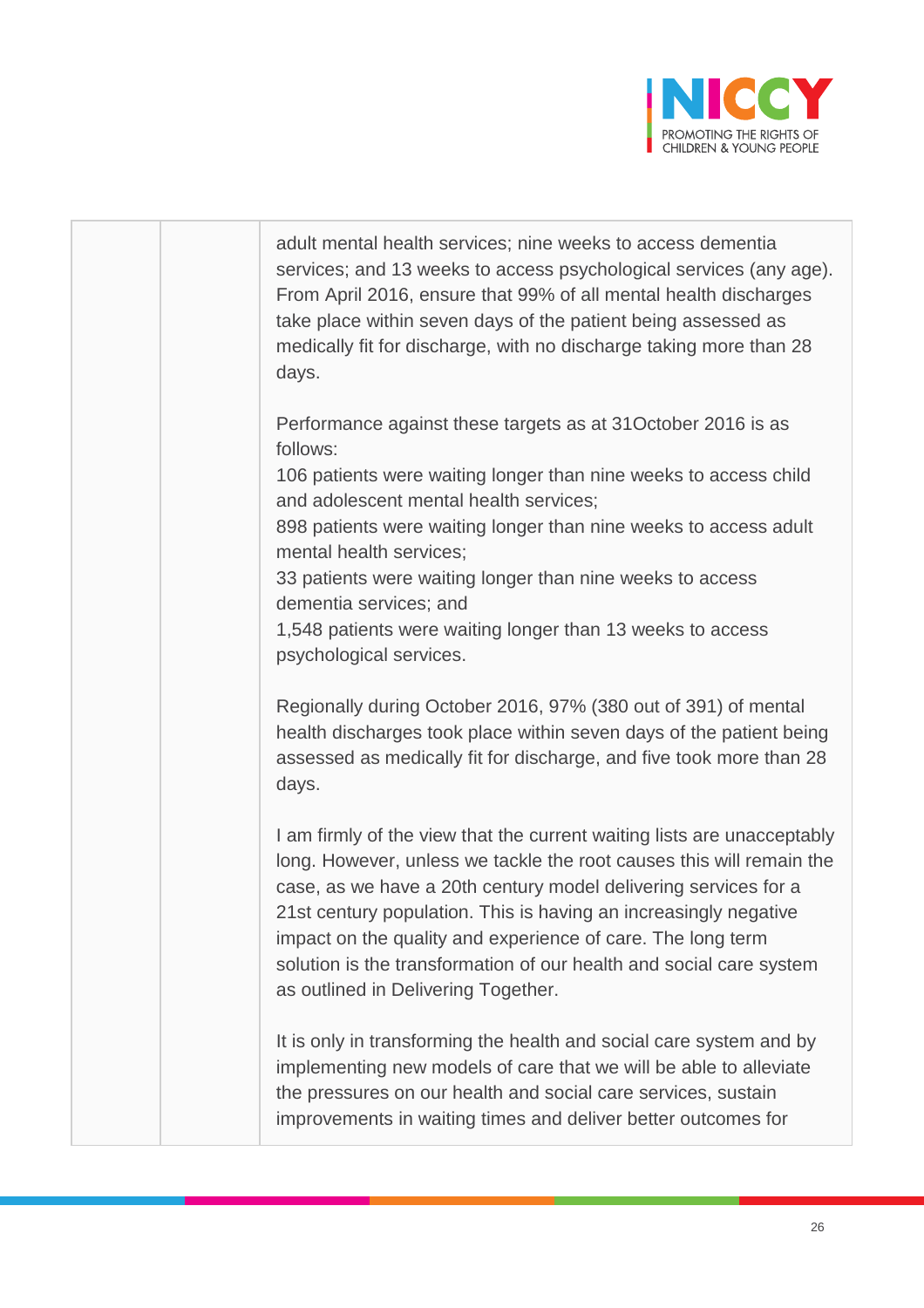

| patients.                                                                                                                                                                                                                                                         |
|-------------------------------------------------------------------------------------------------------------------------------------------------------------------------------------------------------------------------------------------------------------------|
| It is important to recognise HSC staff who, notwithstanding the<br>structural issues, they continue to work incredibly hard and on<br>average deliver 9,000 outpatient appointments, 2,600 inpatient/day<br>case procedures and 31,000 diagnostic tests per week. |

# **Allocation of Autism Spectrum Disorder services**

T

 $\overline{1}$ 

| <b>AQW</b><br>8904/16-<br>21 | Mr Chris<br>Lyttle<br>(APNI -<br>East<br>Belfast) | To ask the Minister of Health whether Autism Spectrum<br>Disorder services are being allocated by each of the Health<br>and Social Care Trusts irrespective of an individual having a<br>co-existing condition or disability, such as a learning<br>disability. |
|------------------------------|---------------------------------------------------|-----------------------------------------------------------------------------------------------------------------------------------------------------------------------------------------------------------------------------------------------------------------|
|                              |                                                   | The Health and Social Care Trusts provide support services<br>based on assessment of need, regardless of co-existing<br>conditions or disability, in line with relevant legislation and NICE<br>guidelines.                                                     |
|                              |                                                   | People with autism who have co-morbid learning disability,<br>mental health or medical issues will have their presenting needs<br>addressed by the Autism Spectrum Disorder service and/or other<br>appropriate Trust services.                                 |

# **TOR for Health and Education SEN Project Board**

| <b>AQW</b><br>8796/16-<br>21 | Ms Carla<br>Lockhart<br>$(DUP -$<br>Upper | To ask the Minister of Health to outline the terms of<br>reference for the Health and Education Special<br><b>Educational Needs Interface Project Board.</b>                                                                 |
|------------------------------|-------------------------------------------|------------------------------------------------------------------------------------------------------------------------------------------------------------------------------------------------------------------------------|
|                              | Bann)                                     | The Special Educational Needs and Health Interfaces<br>Project Board is jointly chaired by the Department of<br>Education and my Department. It was established in June<br>2016 to consider each of the education and health |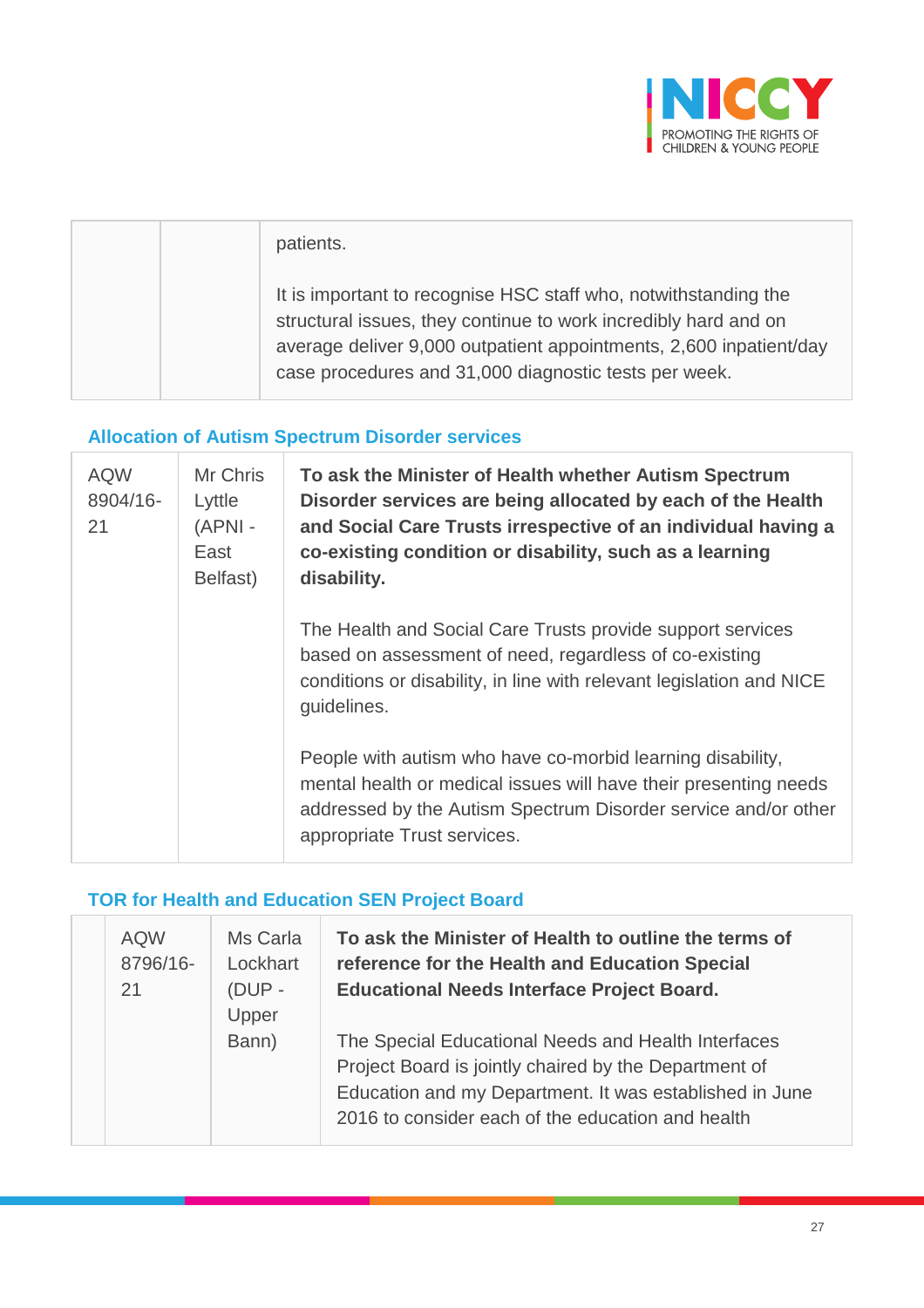

interfaces within the special educational needs framework. The draft Terms of Reference for the Project Board are provided in the attached Annex. These are currently undergoing amendment following a meeting of the Project Board on 12th December 2016.

#### Annex

SEN Education and Health Interfaces Project Board Draft Terms of Reference

1. Purpose

The purpose of this document is to set out a terms of reference for an Education and Health Interfaces Project Board. The Project Board will oversee and provide strategic input and direction to a number of time-bound projects to improve the interfaces and cooperation by education (Education Authority (EA)) and health (the five Health and Social Care Trusts (HSCTs)) within the special educational needs (SEN) framework, thereby improving the services to children and young people with SEN.

2. Background and Context

The Children's Services Cooperation (CSC) Act 2015 has placed a duty on children's authorities and other children's service providers to co-operate.

Importantly, the Special Educational Needs and Disability (SEND) Act 2016, through Assembly amendment, will put in place very specific duties (not yet commenced) regarding co-operation between health and education to identify, assess and provide services to children with SEN, including in the preparation of a transition plan.

During the progress of the SEND Bill, a Department of Education (DE) led group was formed in order to understand the delays within the statutory assessment process for children with SEN with a specific focus on the process for receipt of health advice. The group has representatives from DE; Department of Health (DoH); Education Authority (EA);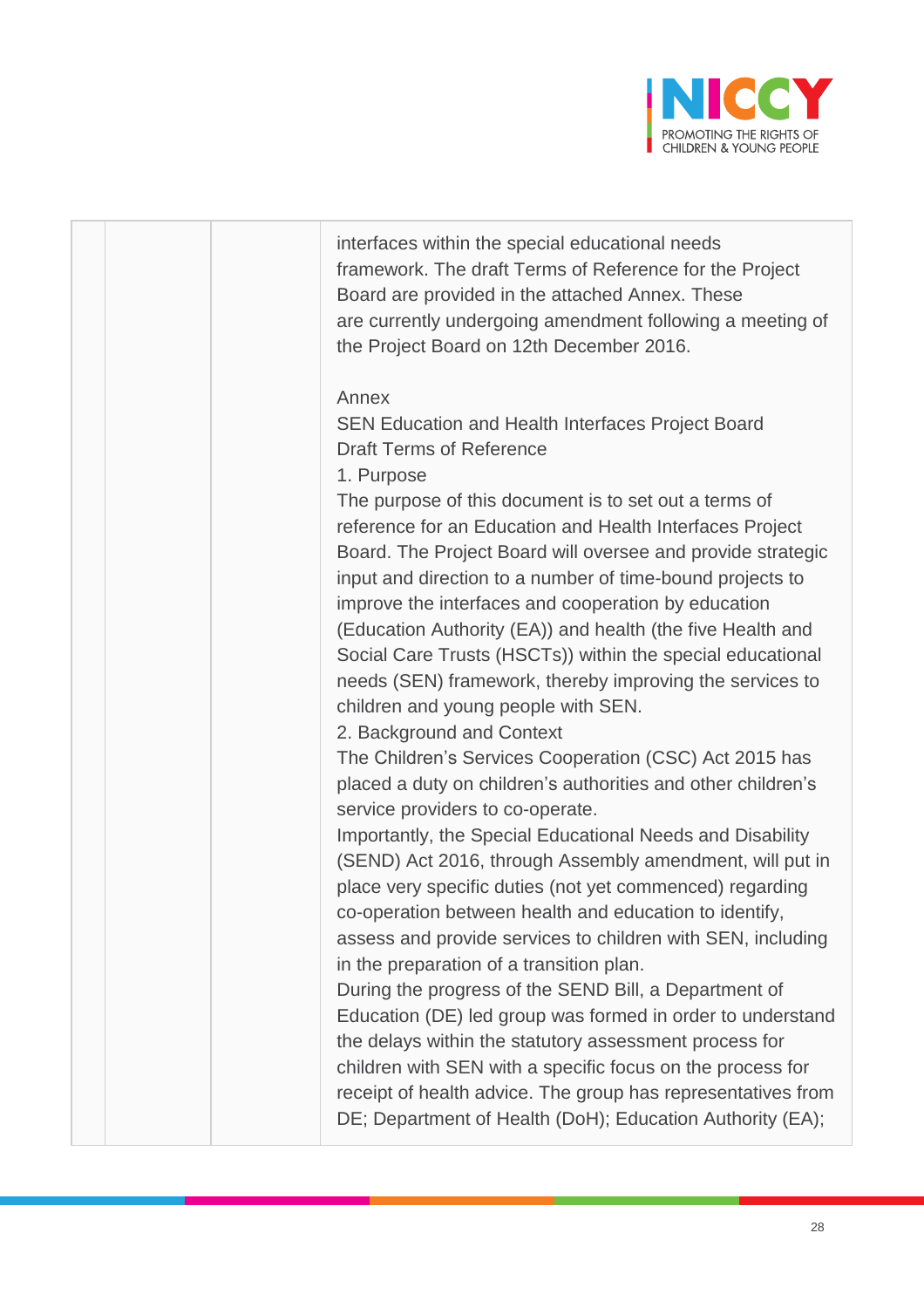

the Health and Social Care Board (HSCB); the Public Health Agency (PHA), and Health and Social Care Trusts (HSCTs). It is proposed that this group is used to form the new SEN Education and Health Interfaces Project Board.

3. Scope and Aims

The Project Board's primary focus relates to the range of interfaces between education and health within the current SEN framework and taking into account the new duties provided for under the CSC Act 2015 and the SEND Act 2016.

The aim is to agree and implement, for SEN related processes, improvements to Education/Health interfaces and co-operation. To do this a series of time-bound focussed projects will be taken forward. The outputs from the projects, namely practical improvements, should also assist in informing the content of the revised Code of Practice on the identification and assessment of SEN. The work of the Project Board may be informed by other relevant EA or HSCTs initiatives.

4. Project Structure

DE and DoH will jointly establish, and jointly chair, a crosscutting SEN Education and Health Interfaces Project Board to provide strategic direction and oversee the progress of the interfaces projects.

The Project Board will be responsible for the delivery of a number of phases representing specific time-bound projects. Each time-bound project will identify, recommend and agree implementation of improvements to the SEN Education and Health interfaces within the SEN framework. Project Board membership shall consist of nominees from DE; DoH; EA; HSCB; PHA/AHP and HSCTs.

Project Teams will be established to ensure the practical delivery of the various agreed time-bound projects. Discrete terms of reference for each of these projects will be agreed in advance with the Project Board. Each Project Team shall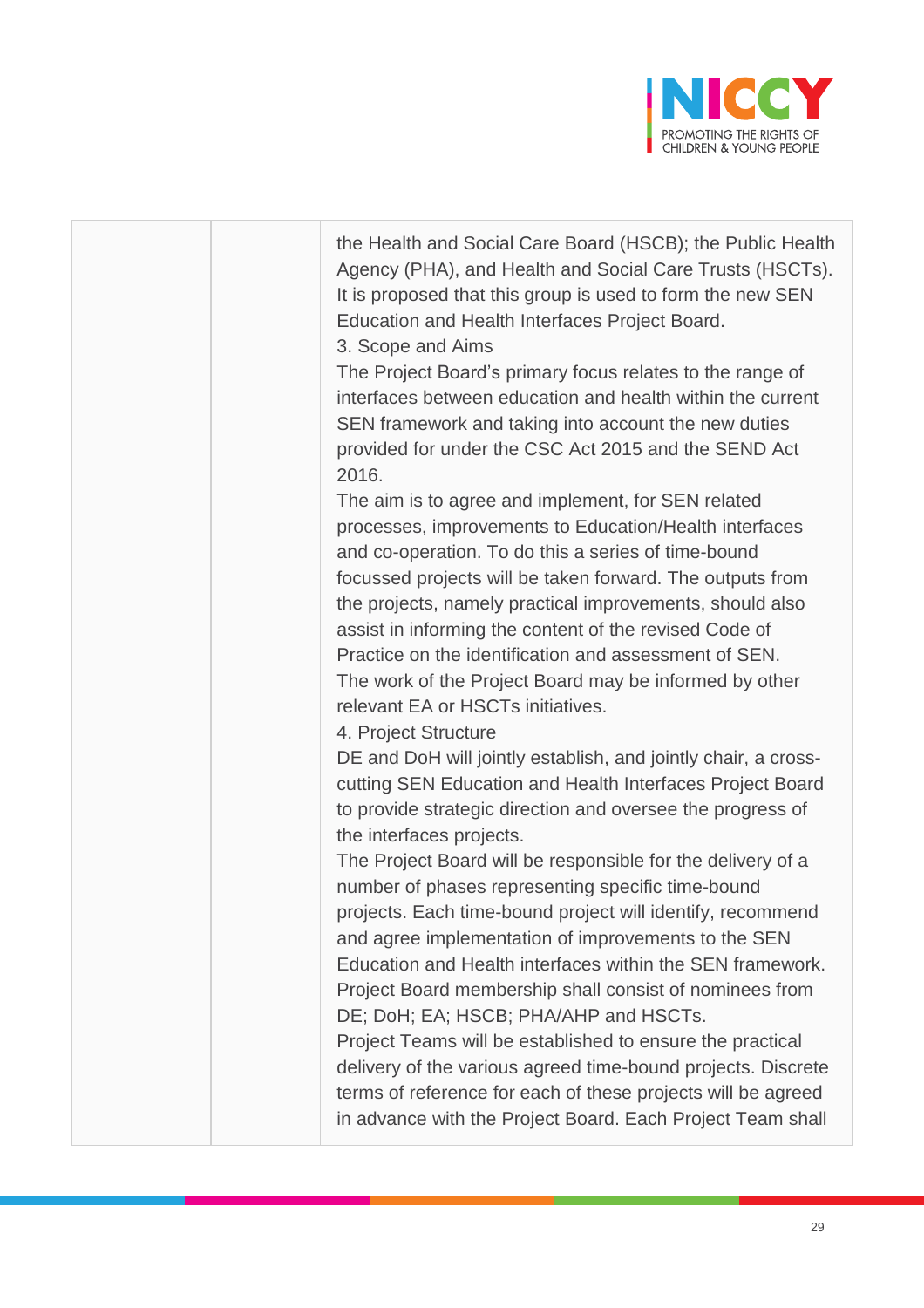

| report back to the Project Board at agreed intervals.<br>Each Project Team will normally be made up of staff from<br>DE; key operational staff from the EA and the 5 HSCTs, with<br>additional support from the Special Education and Inclusion<br>Review Team (DE); the Special Education Team (DE), and<br>the Learning Disability Team (DoH), as required.<br>Membership of each Project Team may change throughout<br>the life of the time-bound projects so that those involved<br>with each project will have the appropriate knowledge and<br>expertise - for example, assistance from IT staff in the<br>Trusts and the EA may be required at certain points.<br>5. Timescales of projects<br>It is envisaged that appropriate time-bound projects will take<br>place in phases:<br>Phase 1: October 2016 to April 2017 - Notification, Referral<br>and Statutory Assessment Project.<br>Future phases: Whilst in no particular order (as priority and<br>timing will be determined by the Project Board), it is<br>anticipated that further time-bound interface projects could |
|------------------------------------------------------------------------------------------------------------------------------------------------------------------------------------------------------------------------------------------------------------------------------------------------------------------------------------------------------------------------------------------------------------------------------------------------------------------------------------------------------------------------------------------------------------------------------------------------------------------------------------------------------------------------------------------------------------------------------------------------------------------------------------------------------------------------------------------------------------------------------------------------------------------------------------------------------------------------------------------------------------------------------------------------------------------------------------------|
| include:<br>Annual Review and Reassessment.<br>Determination of whether a child with a statement who is                                                                                                                                                                                                                                                                                                                                                                                                                                                                                                                                                                                                                                                                                                                                                                                                                                                                                                                                                                                  |
| leaving school has a disability.<br>Transitions and EA/Trusts co-operation and joint planning<br>['prepare a joint plan for the exercise of those functions'<br>detailed in Clause 4 (specifically 12A (2) (b) inserted in 1996<br>Education Order), Special Educational Needs and Disability<br>Act (Northern Ireland) 2016.]                                                                                                                                                                                                                                                                                                                                                                                                                                                                                                                                                                                                                                                                                                                                                           |
| Determination of how the monitoring of the new processes<br>will take place and how refinements can be put in place<br>(requirement for this to take place at defined periods in the<br>future).<br>6. Project Board representative membership<br>Department of Education (Joint Chair)<br>Department of Health (Joint Chair)                                                                                                                                                                                                                                                                                                                                                                                                                                                                                                                                                                                                                                                                                                                                                            |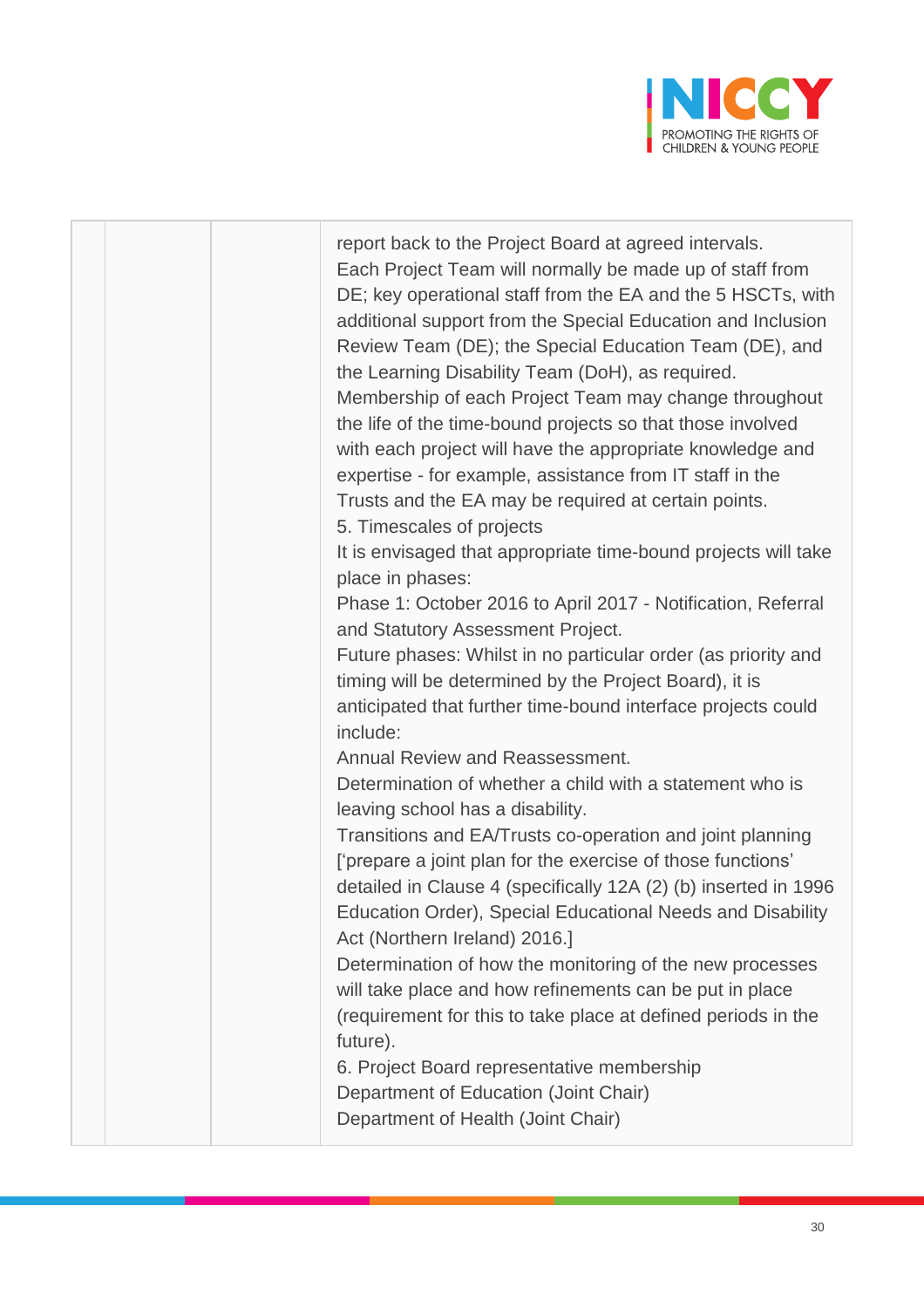

|  | <b>Education Authority</b><br><b>Health and Social Care Board</b> |
|--|-------------------------------------------------------------------|
|  | <b>Health and Social Care Trusts</b>                              |
|  | <b>Public Health Agency/Allied Health Professionals</b>           |

# **Post 19 provision for Health and Education SEN Interface Project Action Plan**

| <b>AQW</b><br>8795/16-<br>21 | Ms Carla<br>Lockhart<br>(DUP -<br>Upper | To ask the Minister of Health what is included in the Health<br>and Education Special Educational Needs Interface Project<br>Board's Action Plan for Post-19 provision.                                                                                                                                                                                                                                                                                                                                                                                                                                                                                                                                                                                                                                                                                                                                                                                                                                       |
|------------------------------|-----------------------------------------|---------------------------------------------------------------------------------------------------------------------------------------------------------------------------------------------------------------------------------------------------------------------------------------------------------------------------------------------------------------------------------------------------------------------------------------------------------------------------------------------------------------------------------------------------------------------------------------------------------------------------------------------------------------------------------------------------------------------------------------------------------------------------------------------------------------------------------------------------------------------------------------------------------------------------------------------------------------------------------------------------------------|
|                              | Bann)                                   | The Action Plan you refer to is a cross-departmental Action<br>Plan being led by the Department for Economy which aims to<br>improve gaps in provision for young people with severe learning<br>disabilities transitioning from school to adult services.<br>The main actions for my Department in this Action Plan are<br>being taken forward through the implementation of the<br>Regional Model for Day Opportunities for People with Learning<br>Disabilities. The roll out of this model is being progressed across<br>all Health and Social Care Trusts to ensure that the range and<br>quality of post-19 opportunities for those with a learning<br>disability across the North is more consistent. It is anticipated<br>that this programme of change could take up to five years to<br>complete and its success is highly dependent on the<br>cooperation of relevant government departments and their<br>agencies, the new local government Councils and voluntary and<br>community organisations. |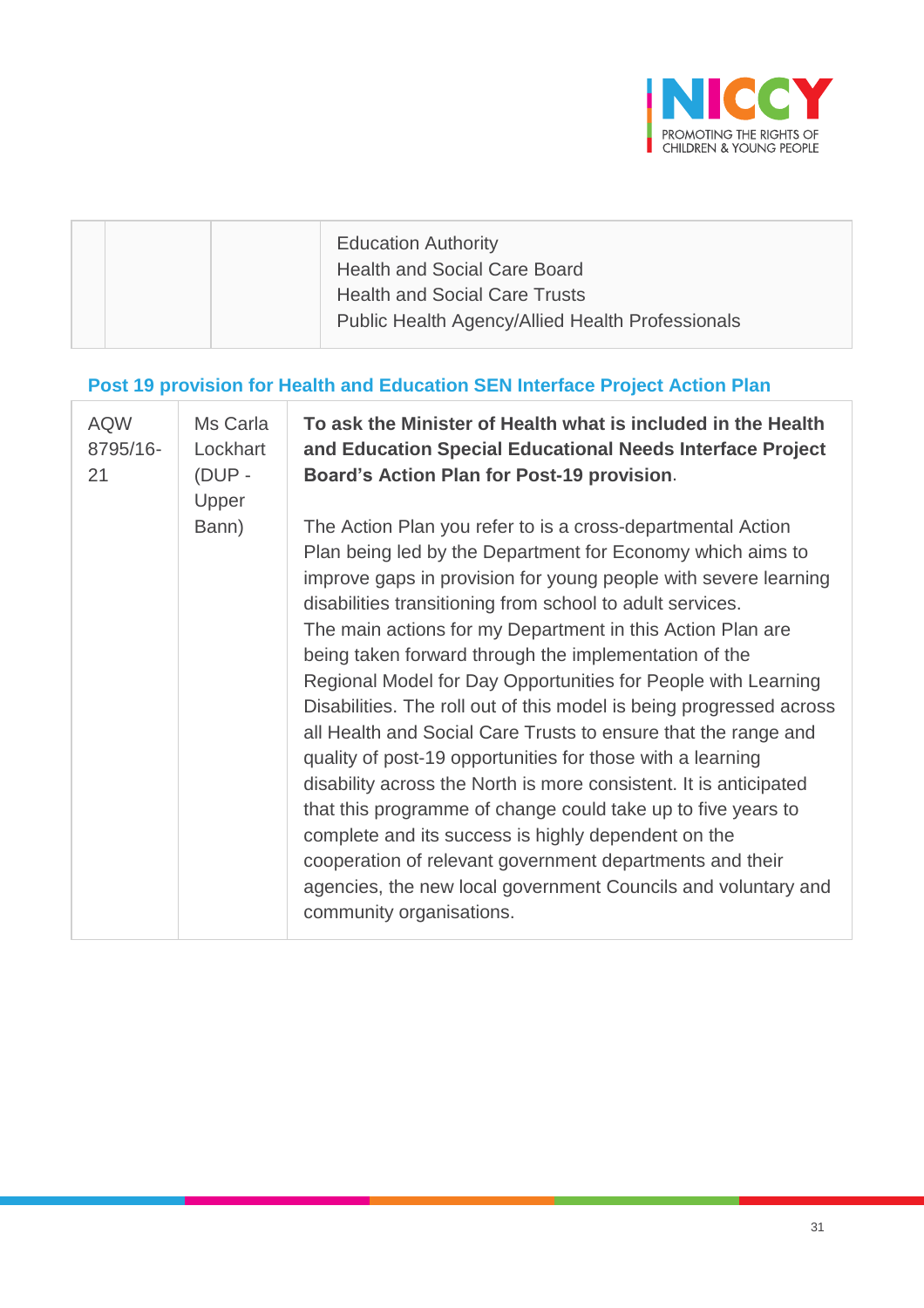

# **Update on Maynard Sinclair ward at the Ulster Hospital**

| <b>AQW</b><br>8776/16-<br>21 | Mr<br>Robbie<br><b>Butler</b><br>(UUP -<br>Lagan<br>Valley) | To ask the Minister of Health for an update on the Maynard<br>Sinclair ward in the Ulster Hospital.<br>The temporary closure of the Maynard Sinclair ward, and any                                                                                                                                                                                                                                                                                                                                                                                                        |
|------------------------------|-------------------------------------------------------------|---------------------------------------------------------------------------------------------------------------------------------------------------------------------------------------------------------------------------------------------------------------------------------------------------------------------------------------------------------------------------------------------------------------------------------------------------------------------------------------------------------------------------------------------------------------------------|
|                              |                                                             | inconvenience caused to young patients and their families, is<br>regrettable.<br>However, this was an out-of the-ordinary situation resulting from                                                                                                                                                                                                                                                                                                                                                                                                                        |
|                              |                                                             | staff illness and requiring an immediate operational response<br>from the South Eastern Health and Social Care Trust. The<br>provision of safe services to patients must always take priority.<br>Temporary amalgamation of the paediatric medical and surgical<br>wards at the hospital has allowed the Trust to continue to provide<br>the level and range of services largely as normal, with virtually all<br>paediatric medical emergency admissions being accommodated<br>in the unit and virtually all surgical elective patients also being<br>managed as normal. |
|                              |                                                             | The South Eastern Trust will continue to monitor the situation on<br>a daily basis and liaise with other Paediatric Units and the Public<br>Health Agency to manage the issue. All appropriate support is<br>also being provided to staff and both the Trust and I are<br>extremely grateful for the continued commitment and dedication<br>of staff.                                                                                                                                                                                                                     |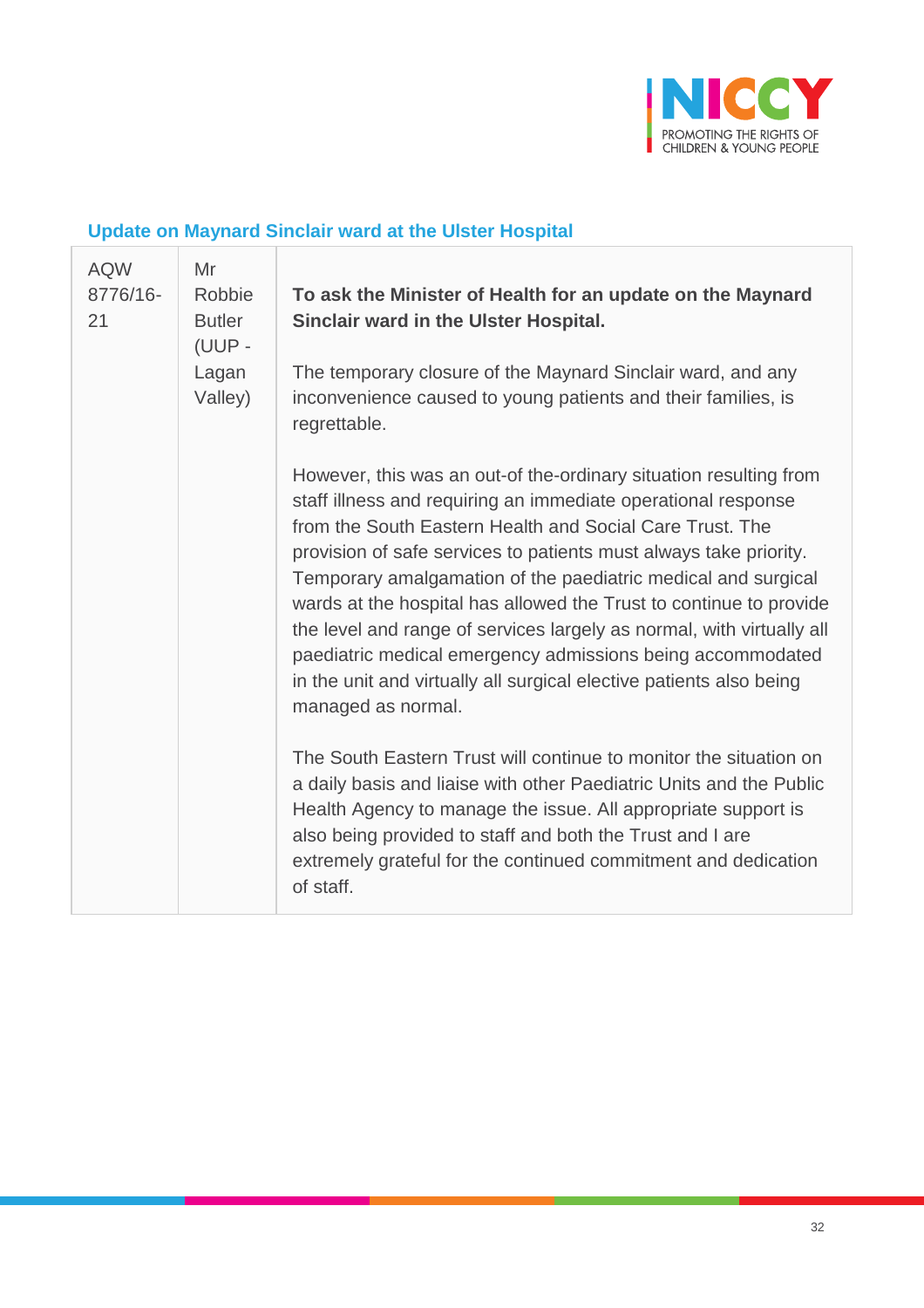

# **Week ending 20 December 2016**

#### **North-South collaboration in paediatric cardiac services**

| <b>AQW</b><br>$7531/16-$<br>21 | Mr<br><b>Mark</b><br>Durkan<br>(SDLP | To ask the Minister of Health what action is being taken to<br>secure North-South collaboration in paediatric cardiac<br>services.                                                                                                                                                                                                                                                                                                                                                                                                                                                                                                                                                       |
|--------------------------------|--------------------------------------|------------------------------------------------------------------------------------------------------------------------------------------------------------------------------------------------------------------------------------------------------------------------------------------------------------------------------------------------------------------------------------------------------------------------------------------------------------------------------------------------------------------------------------------------------------------------------------------------------------------------------------------------------------------------------------------|
|                                | - Foyle)                             | The establishment of the all-island Congenital Heart Disease (CHD)<br>Network in April 2015 provided the structure for securing a<br>permanent, collaborative approach to providing paediatric cardiac<br>services, in line with the recommendations of the International<br>Working Group. I refer the Member to my Joint Statement with<br>Minister Simon Harris TD on 4 July 2016 setting out our<br>shared commitment and investment of up to £42m to realise the<br>Network Board's vision of a world class, family-centric CHD service<br>for the island of Ireland. Ensuring this remains on course will remain<br>high on my agenda for future discussions with Minister Harris. |

**Impact of Brexit on impact as a result of protections in EU law** 

| <b>AQW</b><br>4621/16-<br>21 | Mr<br><b>Steven</b><br>Agnew<br>(GPNI -<br>North<br>Down) |  |
|------------------------------|-----------------------------------------------------------|--|

**To ask the Minister of Health how a UK exit from the European Union will impact on children, with reference to any protections enshrined in EU law that are not currently transposed into UK and Northern Irish legislation.**

We have undertaken some initial scoping which has identified a number of potential areas of difficulty. These will be considered as part of a detailed assessment of the potential impact for us of a withdrawal from the EU and will feed into negotiations going forward. In particular, we will consider what, if any, EU law relating to children is not reflected in domestic legislation.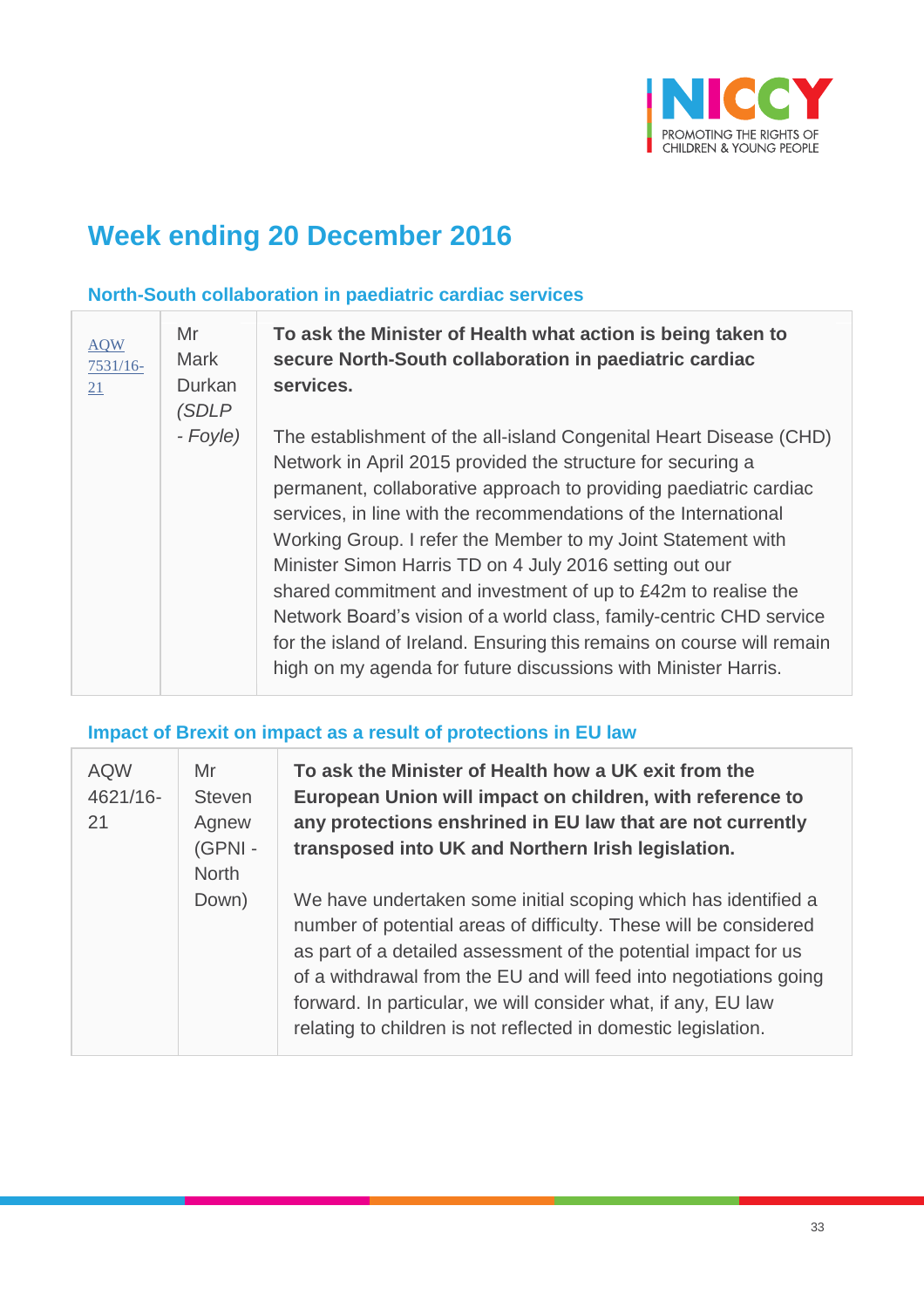

# **Week ending 6 January 2017**

### **Addressing rising cost of childcare**

| <b>AQW</b><br>$9097/16-$<br>21 | Mr Danny<br>Kennedy<br>$(UUP -$<br>Newry<br>and<br>Armagh) | To ask the Minister of Education what he is doing to address<br>the rising cost of childcare<br>The affordability of childcare has been recognised as a key issue<br>for families during the development of the Childcare Strategy.<br>The first phase of the Strategy led to the establishment of the<br>Bright Start School Age Childcare Grant Scheme, which<br>financially supports low cost childcare places and has, to date,<br>supported some 3,000 low cost childcare places across Northern |
|--------------------------------|------------------------------------------------------------|-------------------------------------------------------------------------------------------------------------------------------------------------------------------------------------------------------------------------------------------------------------------------------------------------------------------------------------------------------------------------------------------------------------------------------------------------------------------------------------------------------|
|                                |                                                            | Ireland.<br>The first phase of the Childcare Strategy has sought to promote<br>and encourage uptake of financial assistance available to help<br>parents meet the costs of childcare, principally, childcare<br>vouchers and the childcare element of Working Families' Tax<br>Credit. This is something I hope to build on in the future as<br>HMRC introduces the Tax-Free Childcare scheme.                                                                                                        |
|                                |                                                            | I am aware of the recent report 'Northern Ireland Childcare Cost<br>Survey 2016', issued by Employers for Childcare, which<br>highlighted a number of issues with the costs of childcare<br>including the cost variations across areas, different types of<br>settings and for different services such as summer schemes,<br>breakfast clubs and afterschool clubs.                                                                                                                                   |
|                                |                                                            | The forthcoming Childcare Strategy will seek to address<br>accessibility and affordability issues. I hope to bring forward the<br>full version of the Childcare Strategy to my Executive colleagues<br>in the new year.                                                                                                                                                                                                                                                                               |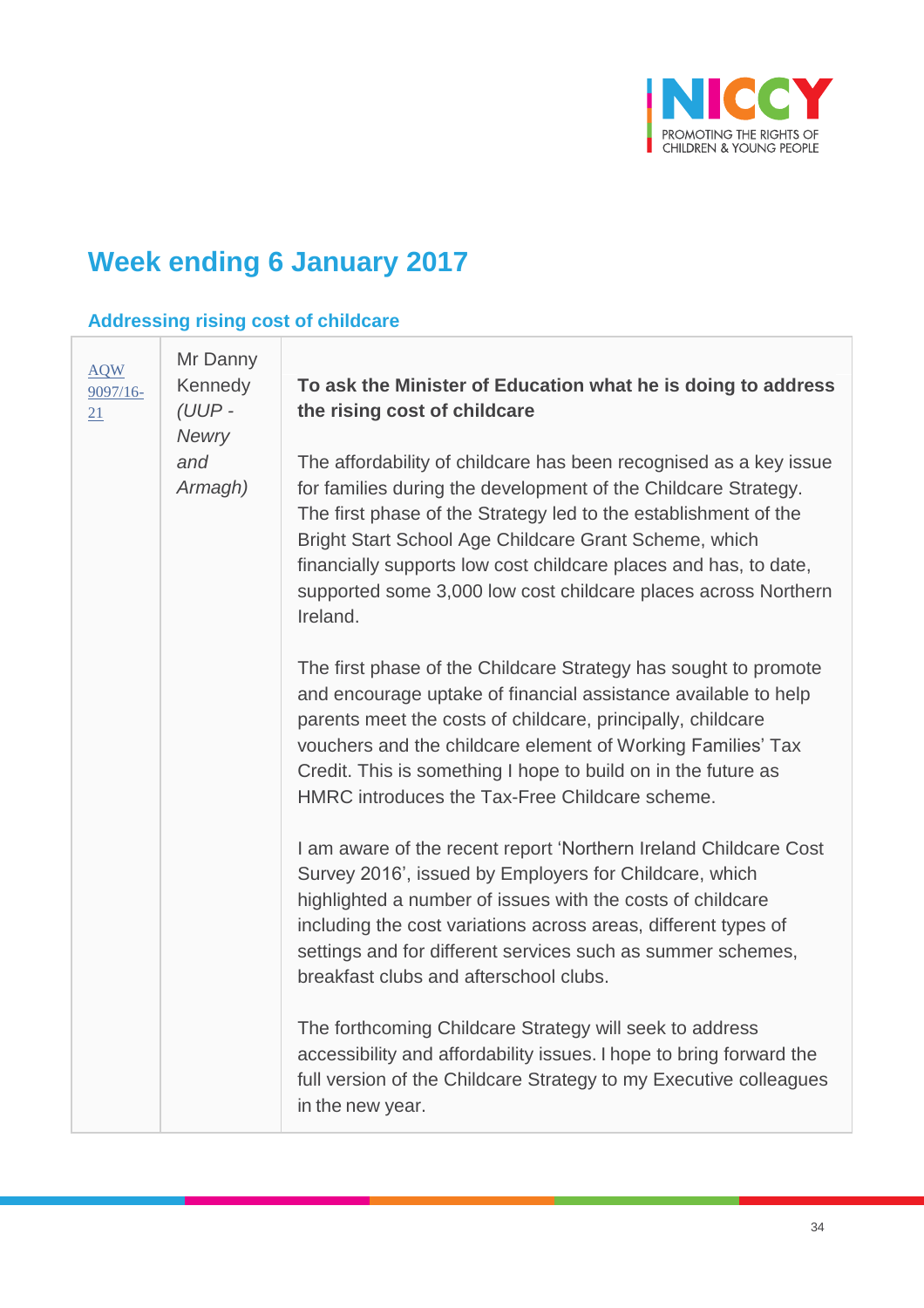

#### **Funding for 10 year Strategy for Affordable and Integrated Childcare 2015-25**

| <b>AQW</b><br>9091/16-<br><u>21</u> | <b>Mrs</b><br>Sandra<br>Overend<br>(UUP-<br>Mid | To ask the Minister of Education to outline what funding<br>model he will propose to the Executive to ensure the<br>delivery of the Ten Year Strategy for Affordable and<br>Integrated Childcare 2015-2025.                                                            |
|-------------------------------------|-------------------------------------------------|------------------------------------------------------------------------------------------------------------------------------------------------------------------------------------------------------------------------------------------------------------------------|
|                                     | Ulster)                                         | I hope to bring forward the final version of the Childcare Strategy<br>to my Executive colleagues in the new year.<br>The budget for the Childcare Strategy from 2017 will be<br>determined in the context of the Executive's consideration<br>of future year budgets. |

# **Consultation in Draft Strategic Area Plan for School Provision**

 $\overline{\phantom{a}}$ 

| <b>AQW</b><br>$9090/16-$<br>21 | <b>Mrs</b><br>Sandra<br>Overend<br>(UUP-<br>Mid<br>Ulster) | To ask the Minister of Education pursuant to AQW 8446/16-<br>21, whether trade unions were consulted by either (i) himself;<br>or (ii) the Education Authority before the Draft Strategic Area<br>Plan for School Provision was published in October 2016.       |
|--------------------------------|------------------------------------------------------------|------------------------------------------------------------------------------------------------------------------------------------------------------------------------------------------------------------------------------------------------------------------|
|                                |                                                            | Consultation on the "Providing Pathways" draft strategic Area Plan<br>for School Provision 2017-2020 (the draft Area Plan) was led by<br>the Education Authority (EA).                                                                                           |
|                                |                                                            | The EA led the development of the draft Area Plan through the<br>Area Planning support structures in partnership with the Council<br>for Catholic Maintained Schools, as a statutory planning authority,<br>and sector support bodies.                           |
|                                |                                                            | All other interested parties, including trade unions, were invited to<br>comment on the draft Area Plan through the online questionnaire<br>and a face-to-face meeting on 25 November 2016 which the Ulster<br>Teachers' Union and GMB representatives attended. |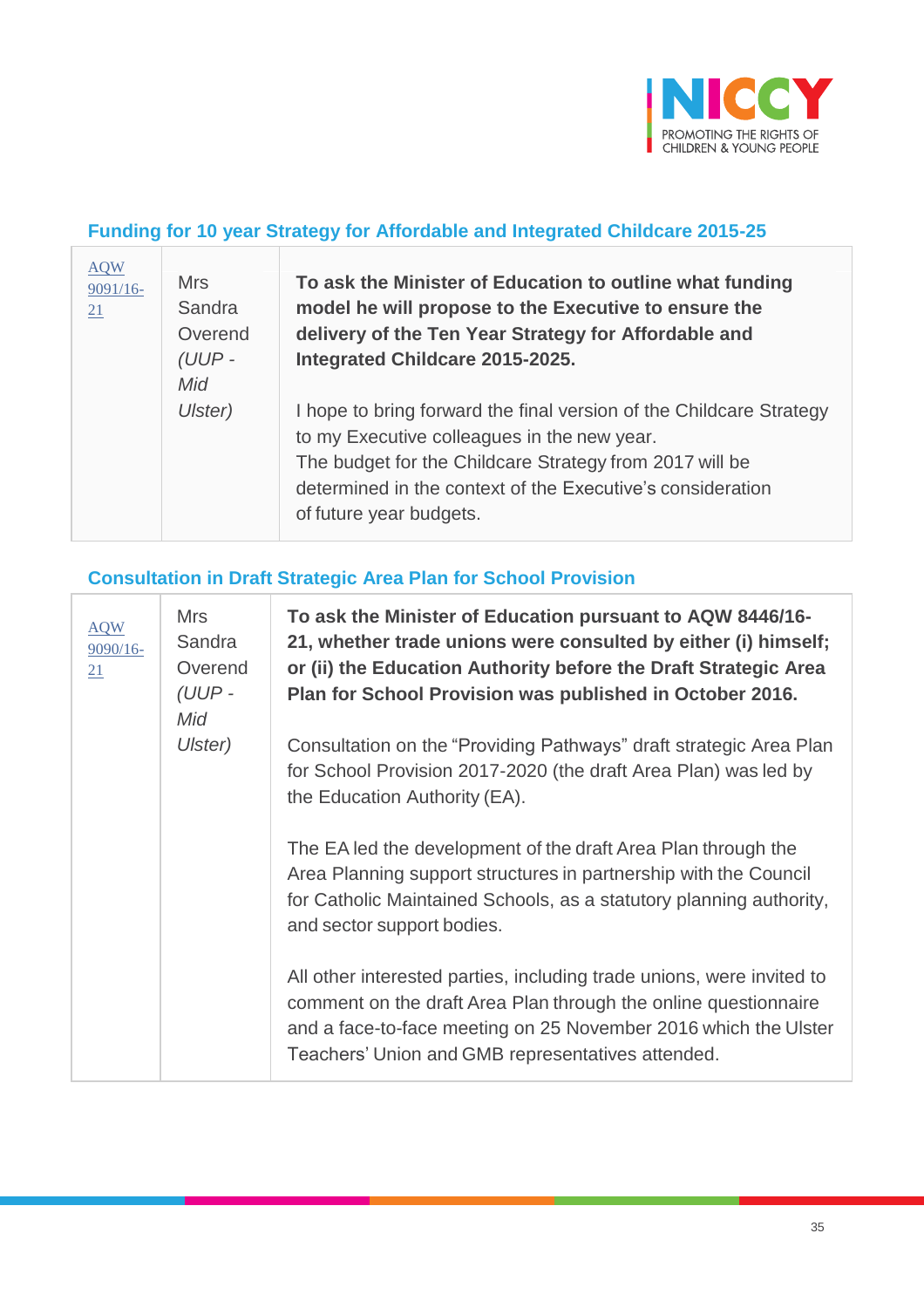

#### **HRC annual statement on poverty**

T

| <b>AQW</b><br>$9064/16-$<br>21 | Mr<br><b>Trevor</b><br>Lunn<br>$(APNI -$ | To ask the Minister for Communities for his assessment on the<br>Human Rights Commission's annual statement's findings that<br>anti-poverty strategy is an area which requires urgent<br>attention.                                                                                                                                                                                                                                                                                                                                                                                                                      |
|--------------------------------|------------------------------------------|--------------------------------------------------------------------------------------------------------------------------------------------------------------------------------------------------------------------------------------------------------------------------------------------------------------------------------------------------------------------------------------------------------------------------------------------------------------------------------------------------------------------------------------------------------------------------------------------------------------------------|
|                                | Lagan<br>Valley)                         | I have already announced that I plan to bring a draft Social Strategy<br>to the Executive with the intention of having it issued for public<br>consultation, subject to Executive approval. The Social Strategy will<br>be our strategy to promote opportunity, tackle poverty, social<br>exclusion and patterns of deprivation based on objective need.<br>The definition of 'overall poverty' adopted by the UN includes social<br>discrimination and exclusion. This is precisely why we have<br>incorporated our work to tackle poverty in a much wider social<br>strategy looking at all these inter-related issues |

### **HRC annual statements which includes corporate punishment of children**

| <b>AQW</b><br>$9063/16 -$<br>21 | Mr<br>Trevor<br>Lunn<br>$APNI -$<br>Lagan | To ask the Minister of Justice for her assessment on the<br>Human Rights Commission's annual statement's findings<br>that corporal punishment of children is an area which<br>requires urgent attention.                                                                                                                     |
|---------------------------------|-------------------------------------------|------------------------------------------------------------------------------------------------------------------------------------------------------------------------------------------------------------------------------------------------------------------------------------------------------------------------------|
|                                 | Valley)                                   | I have noted the Human Rights Commission's annual statement<br>with regard to the corporal punishment of children and the<br>defence of reasonable chastisement.<br>This is an issue that has been raised with me previously and I am<br>considering my position alongside the need to consult with<br>Executive colleagues. |